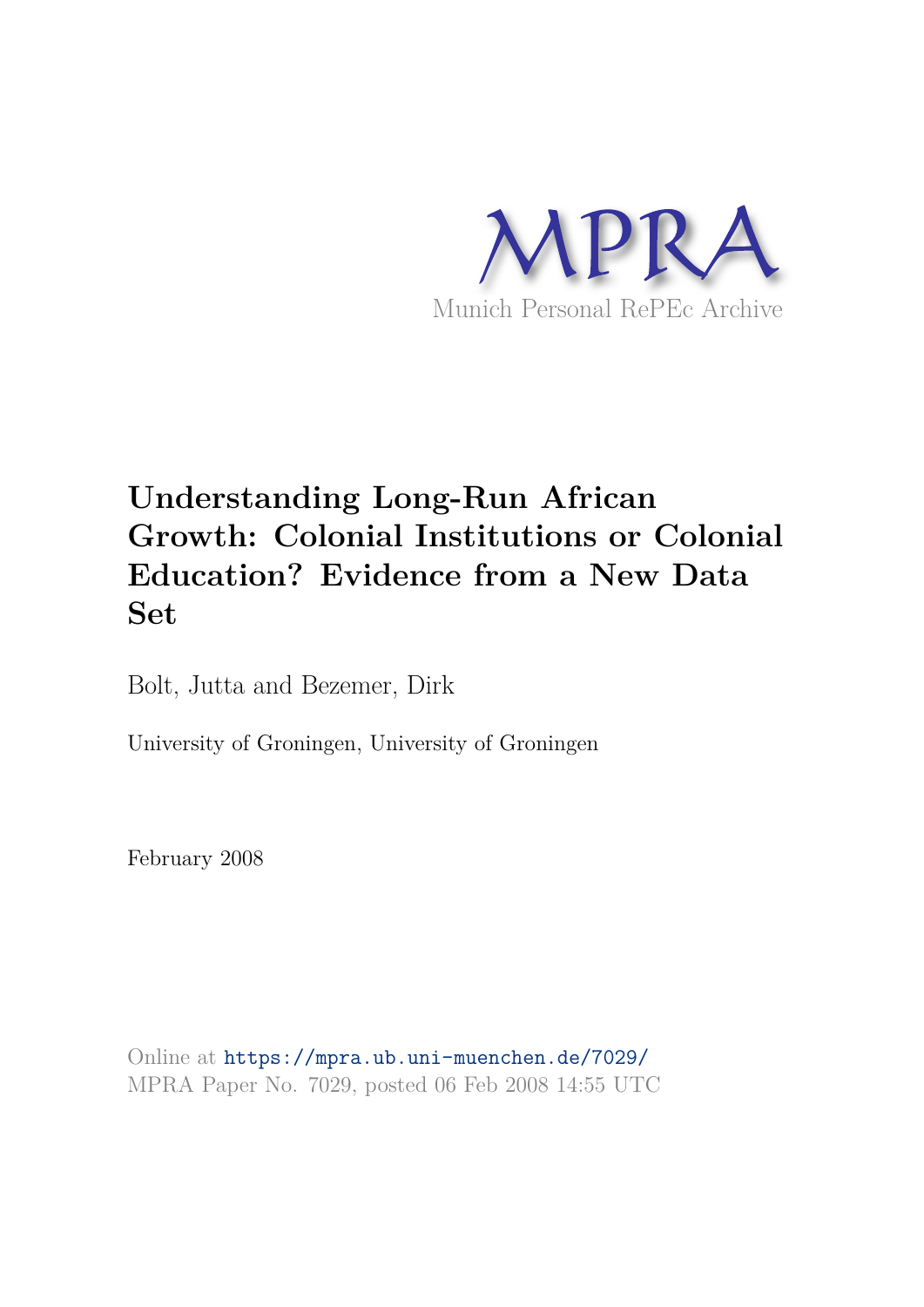## **Understanding Long-Run African Growth: Colonial Institutions or Colonial Education? Evidence from a New Data Set**

Jutta Bolt & Dirk Bezemer

Groningen University, the Netherlands

### **ABSTRACT**

Long-term growth in developing countries has been explained in four frameworks: 'extractive colonial institutions' (Acemoglu et al., 2001), 'colonial legal origin' (La Porta et al., 2004) 'geography' (Gallup et al., 1998) and 'colonial human capital' (Glaeser et al., 2004). In this paper we test the 'colonial human capital' explanation for sub-Saharan Africa, controlling for legal origins and geography. Utilizing freshly collected data on colonial-era population density and education, we find that in sub-Saharan Africa, high European population mortality did not lead to low European population densities, contra Acemoglu et al., (2001). Further, we find that instrumented human capital explains long-term growth better, and shows greater stability over time, than instrumented measures for extractive institutions. We therefore suggest that the impact of the disease environment on African long-term growth runs through a human capital channel rather than an extractive-institutions channel. The effect of education is robust to including variables capturing legal origin and geography, which have additional explanatory power. We also find some evidence that institutions are endogenous to education.

JEL codes: O11, P16, P51

We thank Bart van Ark, Derek Heady, Robert Lensink, Jan Pieter Smits, Marcel Timmer and participants of the August 2006 International Economic History Congress in Helsinki for valuable comments. We are responsible for any errors.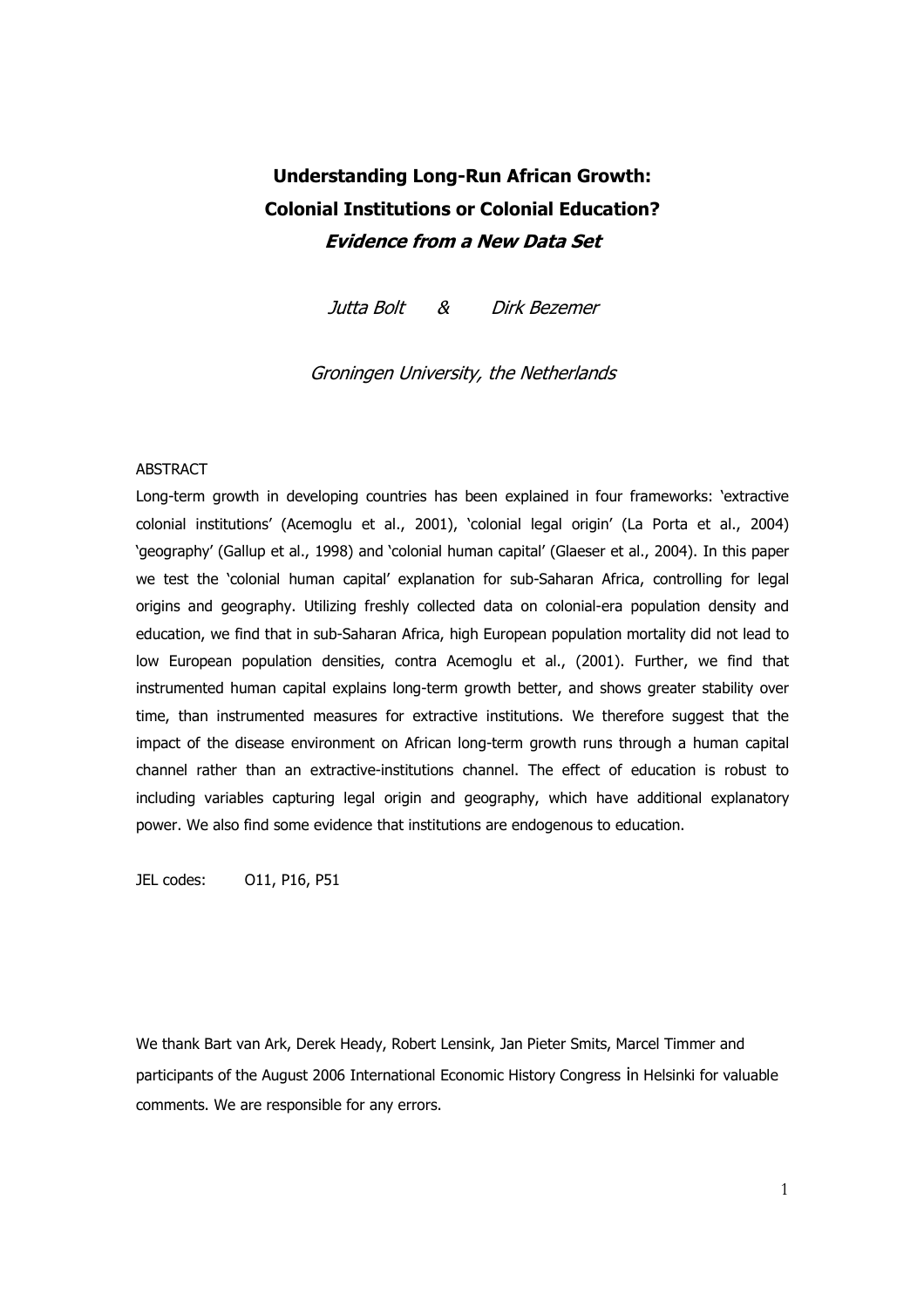## Long-Run African Growth: Colonial Institutions or Colonial Education? **Evidence from a New Data Set**

### **ABSTRACT**

Long-term growth in developing countries has been explained in four frameworks: 'extractive colonial institutions' (Acemoglu et al., 2001), 'colonial legal origin' (La Porta et al., 2004) 'geography' (Gallup et al., 1998) and 'colonial human capital' (Glaeser et al., 2004). In this paper we test the 'colonial human capital' explanation for sub-Saharan Africa, controlling for legal origins and geography. Utilizing freshly collected data on colonial-era population density and education, we find that in sub-Saharan Africa, high European population mortality did not lead to low European population densities, contra Acemoglu et al., (2001). Further, we find that instrumented human capital explains long-term growth better, and shows greater stability over time, than instrumented measures for extractive institutions. We therefore suggest that the impact of the disease environment on African long-term growth runs through a human capital channel rather than an extractive-institutions channel. The effect of education is robust to including variables capturing legal origin and geography, which have additional explanatory power. We also find some evidence that institutions are endogenous to education.

JEL codes: 011, P16, P51

### 1. Introduction

This paper is an empirical examination of the colonial origins of Africa's economic growth. Developments in growth theory suggest that explanations should be located in the broad areas of geography, institutions and human capital. Whereas the geography school examines factors where one-way causality with growth is beyond reasonable doubt, - including location, precipitation, sunshine and natural endowments - empirical studies on institutions need to address an endogeneity problem. Recent studies have done so by employing variables that precede modern economic growth in the developing world, including the legal systems used by colonising powers (La Porta et al., 2004) and settler mortality (Acemoglu et al., 2001).

This paper extends this approach to the study of human capital's impact on long-run growth. We utilise newly collected data on colonial human capital, instrumenting them with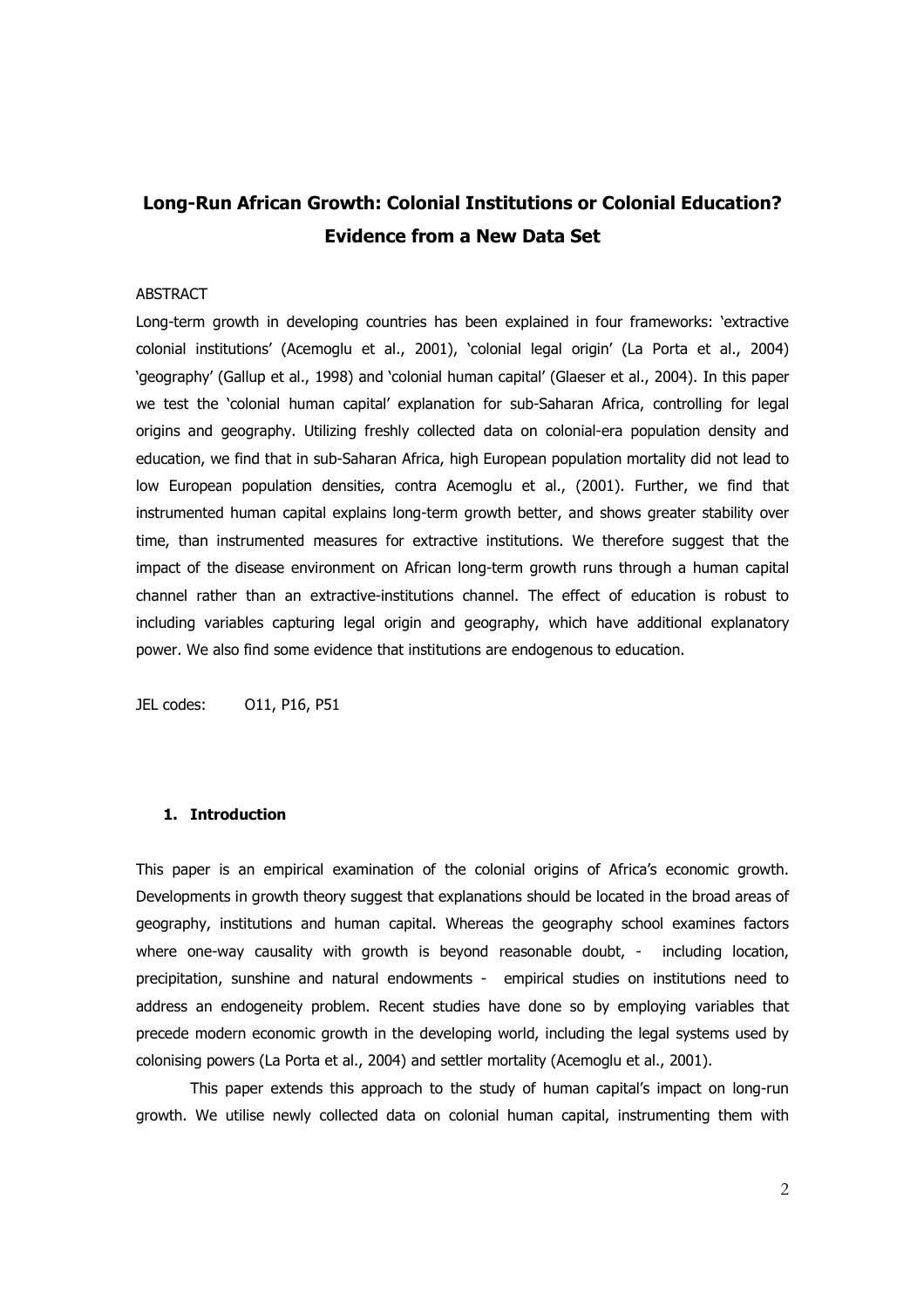settler mortality. As noted by Acemoglu et al. (2001), and in contrast to their global-sample findings, we find that colonial extractive institutions do not explain subsequent growth in Africa. Our main positive finding is that instrumented colonial-era education did cause long-term growth. This finding is robust to inclusion of additional effects of legal origin and geography. Our education measure explains growth better and shows greater stability over time than measures for extractive institutions used by Acemoglu et al. (2001). We also find some evidence that institutions are endogenous to education, as suggested by Glaeser et al. (2004).

The next section briefly reviews the four main schools of thought in the current debate on the roots of long-term growth. Section 3 introduces our data and presents the analysis and results. Section 4 concludes with a summary and discussion of our findings.

#### $2.$ **Explanations of Long-Term Growth**

#### $2.1.$ **Extractive Institutions**

Institutions are broadly defined as the written and informal rules, beliefs, norms and habits that 'constrain and liberate human action' (North, 1990). Any empirical study on institutions and growth must come to terms with the pervasive and often elusive nature of institutions particularly, their manifold manifestations, and the endogeneity of institutions to growth. A milestone study is by Acemoglu et al. (2001) who address both problems by studying a large number of former European colonies and defining their colonial-era institutions generically as 'extractive' or 'constructive'. The authors suggest that where the disease environment was favourable to European settlers, they settled in larger numbers and built societies with economic institutions akin to those in Europe. These would typically include many checks and balances on state power, fostering private entrepreneurship, trade and innovation. In contrast, where the disease environment was not favourable - as indicated by high settler mortality - Europeans created 'extractive institutions', i.e. legal constructs endowing the state with large powers and few constraints, and which were designed to effectively transfer natural resources to the colonisers while stifling private initiative and commercial development (Acemoglu et al., 2001: 1375). The authors presume these institutional frameworks (if not concrete institutions) to be persistent, so that settler mortality would be a robust proxy for the quality of both early and current institutions.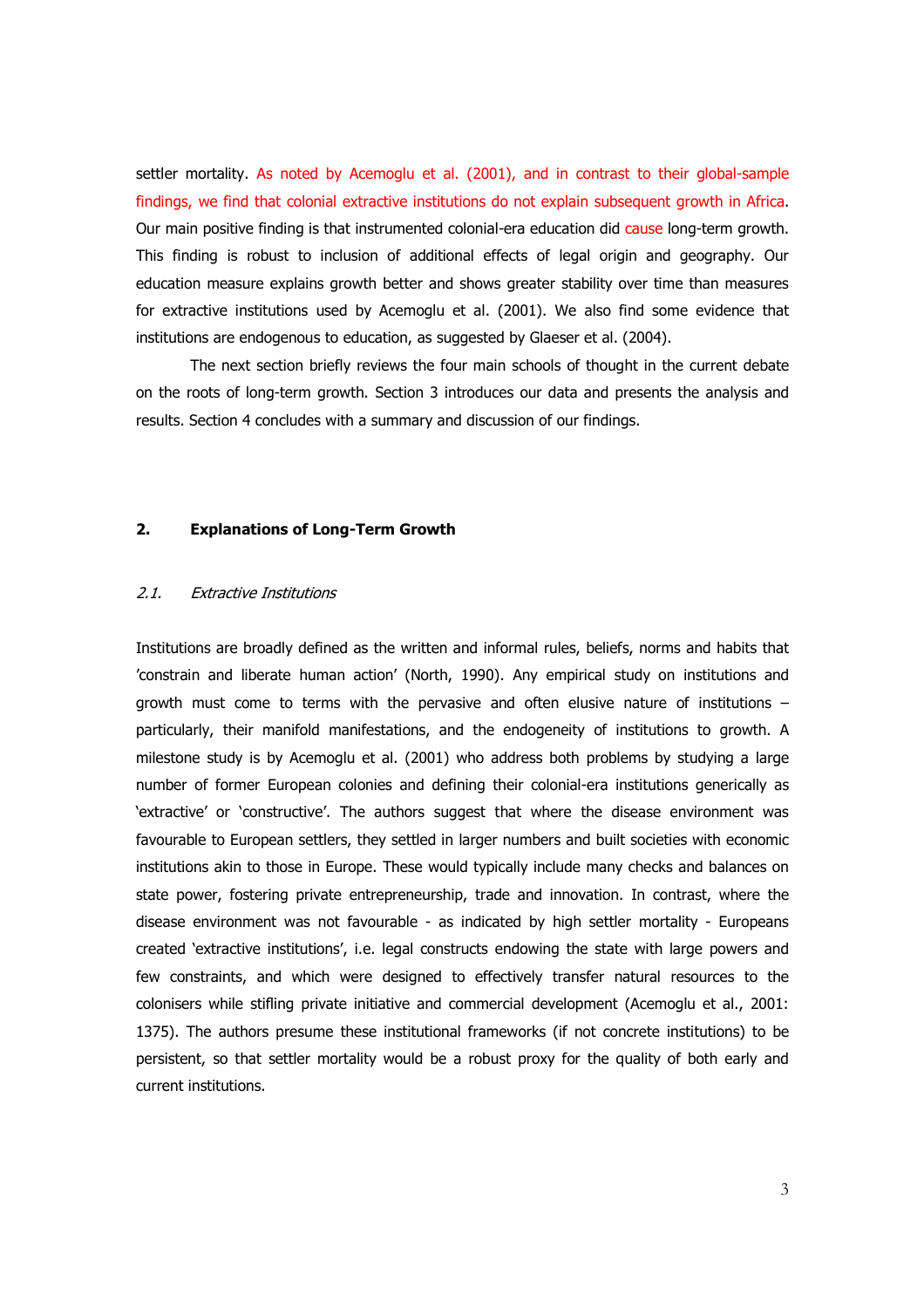One gap in the Acemoglu et al. (2001) analysis is that the two steps in the argument (high European population mortality led to low European population densities, which led to extractive institutions) are not separately tested. Also, they do not examine whether their result was driven mainly by the gap in economic performance between *settler* economies such as the US, Australia and New Zealand and *colonies* in Africa and Asia. This begs the question if extractive institutions explain performance also within a solely African context? We return to both these issues in the empirical section 3.

#### $2.2.$ Legal Origins

Diankov et al. (2002), Glaeser and Shleifer (2002) and La Porta et al. (1998) address the endogeneity problem besetting institutions by creating a measure of early, colonial-era institutions, which preceded developing-country current growth performance. Their measurement distinguishes between colonial institutions originating from different national legal systems. Again, the presumption is that once introduced, these systems do not change fundamentally and hence legal origin determines the qualities of also current institutions (Glaeser and Shleifer 2002). In our context, the differences between Africa's most active colonisers are relevant. Under French civil law, 'professional judges, legal codes, and written records' are typical while British common law is characterised by 'lay judges, broader legal principle and oral argument' (Glaeser and Shleifer 2002:1193). In the above studies, such differences are successfully linked to measures for present-day institutions including market regulation, property rights, quality of government, political freedom and financial development. These concrete institutions, in turn, are shown to systematically relate to growth.

#### $2.3.$ Geography

Yet another group of scholars links differences in economic development patterns to geographical factors. An important analytical advantage is the absence of serious endogeneity problems: geographical factors plausibly have some impact on economic growth, while growth has no or very little direct effect on geography. The four broad areas often cited relate to natural endowments, productivity, diseases and transport costs (Sachs and Warner, 1997; Gallup et al. 1998; Bloom and Sachs, 1998; Diamond, 1999; Sachs, 2001).

Endowments of `point resources' (principally oil, gas, diamonds and precious metals) provide a growth potential which may be successfully exploited to raise income sustainably; but they also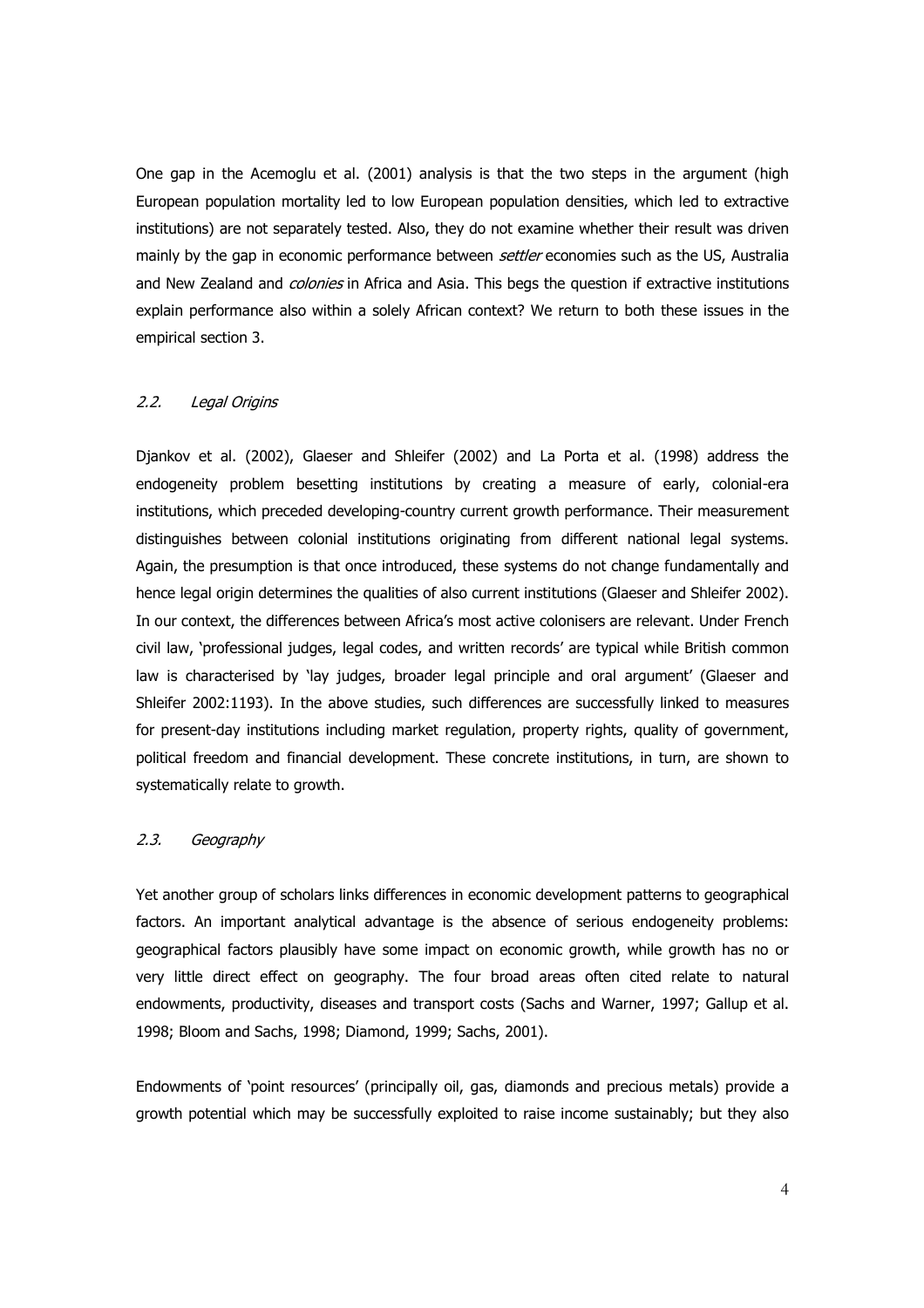are notorious for leading to a 'resource curse' of political and economic instability related to rents. In contrast, endowments with non-point, widespread natural resources such as sunshine, rainfall and soil fertility have historically constituted the most common geographical basis for broadbased and sustainable growth. This may account partly for Africa's growth problems, as its location in the tropics implies that production conditions, particularly in agriculture, are less favourable and more variable than in temperate zones, due to fragile soils and little or infrequent rainfall. Third, plagues and pests affect plants and animals (and thereby agricultural productivity) as well as the productivity of human labour. Such diseases (particularly, malaria) are unusually widespread in Africa and their impact is more harmful than in most other parts of the world. Fourth, lack of access to seaports or navigable rivers increases local transport costs; a third of all African countries are landlocked, comprising a quarter of its population (Sachs and Warner 1997, Gallup et al. 1998). Also, large distances to world markets increase the transport costs of trade.

Over time, powerful feedback mechanisms may reinforce these barriers to economic development. Low agricultural productivity inhibits an 'agricultural transformation', which historically has been the basis for industrialisation, economic diversification and rising income levels in all now-developed countries (Timmer, 2002). Harsh living conditions lead to thinly settled countries and low incomes, which then constitute an endogenous drag on further growth, e.g. through demand limitations and larger costs (and lower returns) in infrastructure construction. Small domestic markets also inhibit scale-sensitive technological innovation, widening the 'ecological divide' with developed countries that hinders the adoption of innovations via technology diffusion (Sachs, 2001:22).

#### $2.4.$ Human Capital

The human capital angle on growth in former colonies has recently been argued by Glaeser et al. (2004) and Djankov et al. (2003), based on work by Schultz (1961), Lipset (1959, 1960), Dewey (1916) and others. As it is the focus of this paper, we discus it in some detail. The key observation here is not that settlers took 'institutional fundaments' with them, but that they took themselves and thus their human capital. Where settler mortality was high, fewer settlers went to stay and less human capital was brought and developed via schools, hospitals and other humancapital proliferating institutions. This initial human capital endowment in turn laid the foundation for institutional and economic development.

The relevance of education in agrarian societies (as most colonies were) has sometimes been questioned by observing that the returns to education are typically low relative to its return in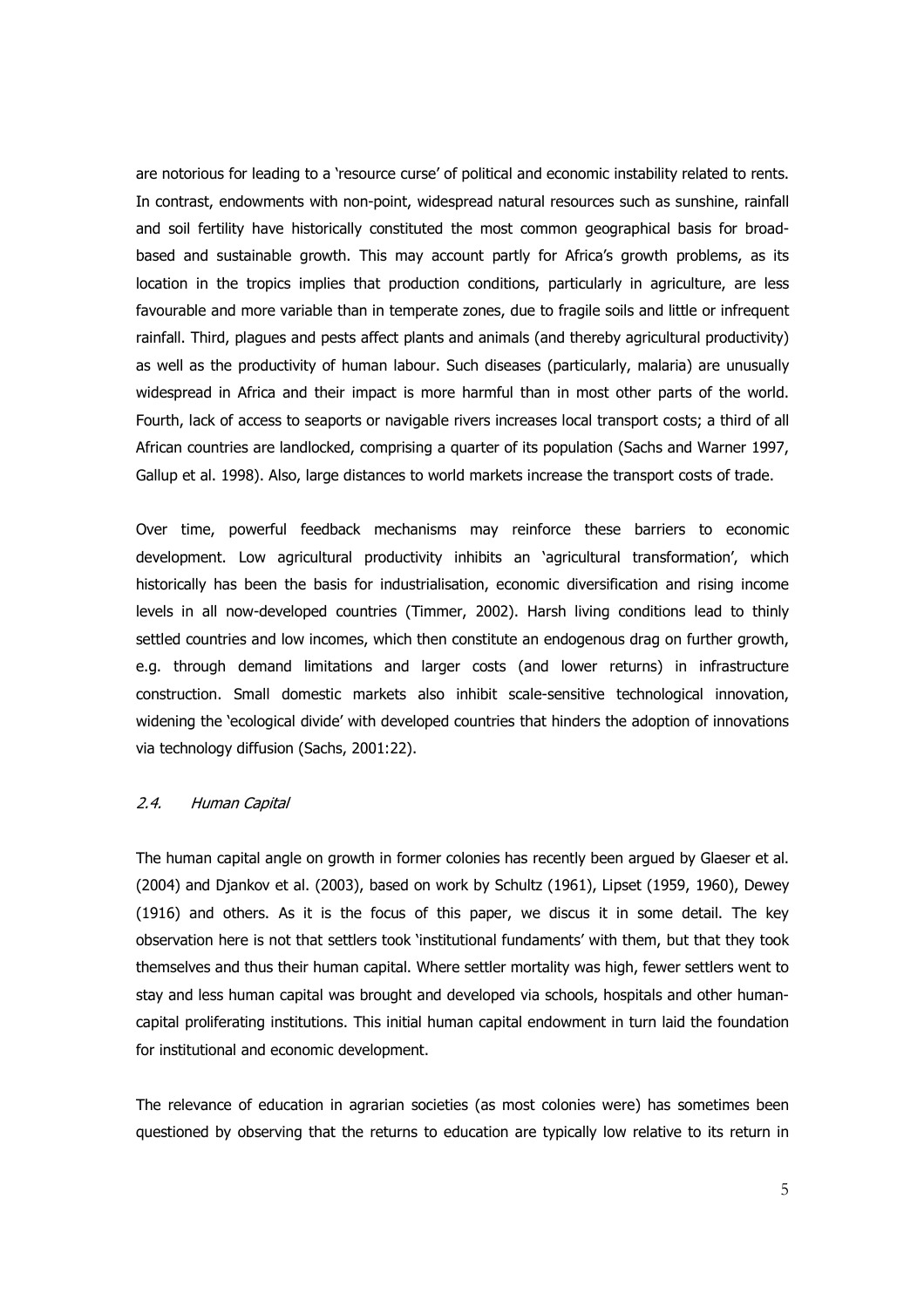more diversified economies (Galor et al. 2006, Pritchett 2000, Bennel 1996). But the human capital school has emphasised that the benefits of human capital are 'not technological but political' (Glaeser et al. 2004:282). Early writers argued that education 'broadens man's outlook, enables him to understand the need for norms of tolerance, restrains him from adhering to extremist doctrines, and increases his capacity to make rational electoral choices' (Lipset 1960:39). Educated people are purportedly more aware of governments actions, more actively participating in society, and better able to organise themselves politically and to resolve their conflicts 'through negotiation and voting rather than through violent disputes' (Glaeser et al. 2004:272; also, Lipset 1960, Bourguinon and Verdier 2000, Tilly 1998). Education is also a precondition for a functioning judicial and administrative system.

Colonial education is thus hypothesised to foster long-term growth via two channels: both by causing present education levels, and via its effect on institutions, fostering stability, 'voice', and good governance (especially, secure property rights and law and order). In support, Lipset (1960) found that the least educated societies are never stable democracies, whereas highly educated societies generally are. This was updated and confirmed by Glaeser et al. (2004), who also find a strong effect of initial education on institutional changes.

The main contribution of this paper is to test the effect of colonial human capital on subsequent growth in former African colonies, in a comparison to the better publicised effects of legal origins, extractive institutions and geography. In Appendix A we therefore provide some background on the role of education in Africa's two major colonial systems, which motivates both its continuing effect on present education and its effect on the quality of institutions. In summary, French officials looked upon indigenous leaders as agents of administration and objects of assimilation, and were primarily interested in their potential adherence to French standards, more than their indigenous legitimacy. The *British* were mainly interested in indigenous leaders' legitimacy while maintaining and using traditional leadership selection procedures. French assimilation dictated that all education be conducted in French, whereas the British left it to the missionaries to educate also in the vernacular (Crowder 1964). The British did not try to create a Europeanised African elite or to deprive educated non-ruling class Africans from local recognition and power. The French intentionally created an educated elite assimilated into the colonial administration. The French relied on, but also restricted, missionary activity, while the British left education largely to church-based organisations. The Anglican and other Protestant missionaries who thus ran the British colonial education system strove for broad-based literacy. The aims of their Catholic counterparts were more limited. French education was also more restricted by reticence about imposing colonial education on traditionally Muslim populations.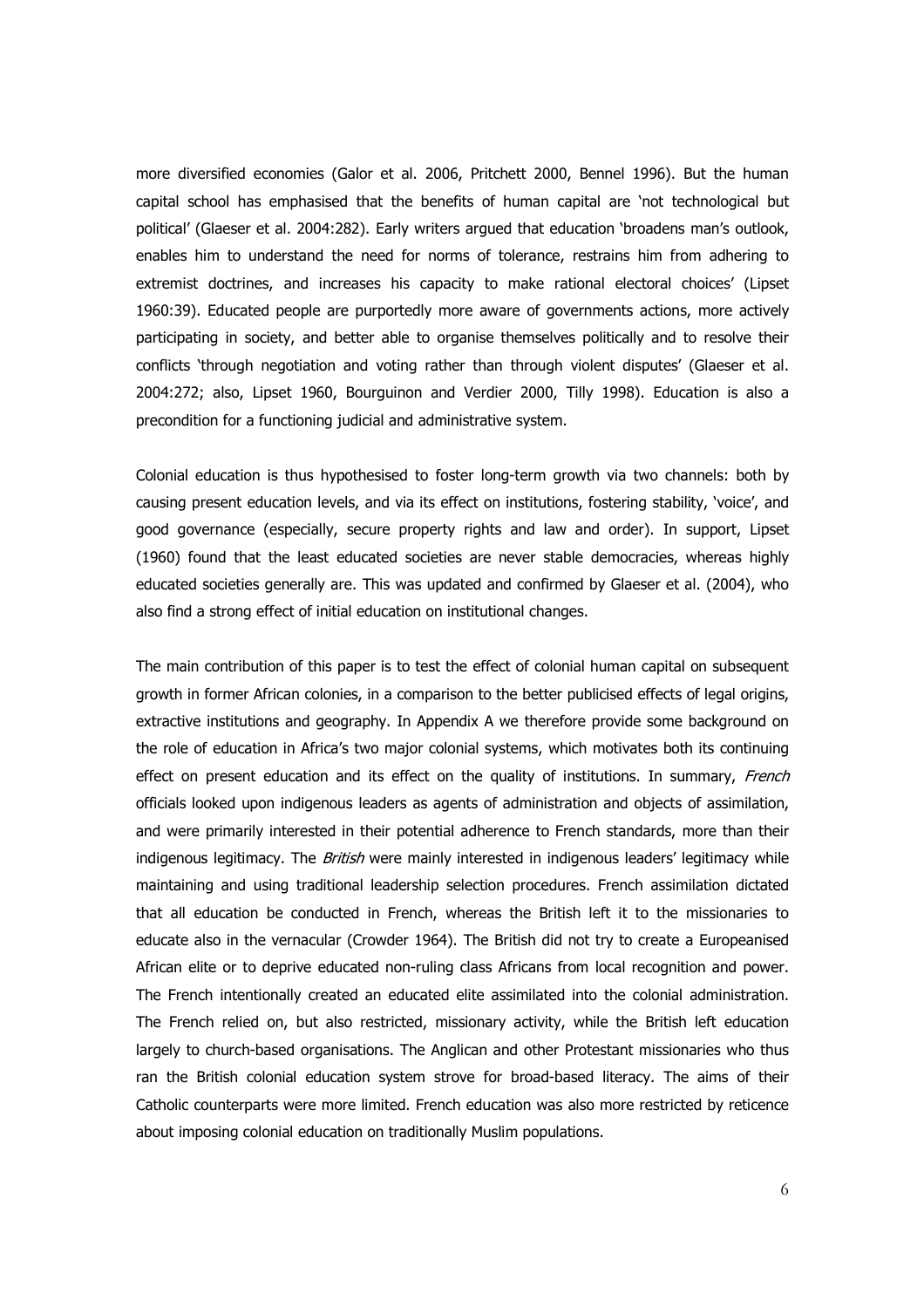These differences in educational development have shown great stability over time and, if anything, have increased (Brown 2000). If we correlate the spread of education in colonial times<sup>1</sup> with educational achievements in 1995<sup>2</sup>, we find an  $R^2$  of nearly 0.7. Explanations as to why these educational distributions have been so persistent remain rather tentative. Clignet and Foster (1964) arque that 'there has been a great deal of talk about Africanization [after independence], but very little real attempt has been made to transform the curricula or the educational structure' (Clignet and Foster 1964: 197). This is confirmed by Ntiri (1993), who states that the elites who inherited power after independence often continued policies initiated in colonial times. Another explanation is the persistence effect, where the advantages in coverage and literacy that the British created generated the relatively high educational achievements of later years (Brown 2000). In our empirical analysis below we take this persistent difference between former French and British colonies into account.

#### $\overline{3}$ . **Data and Analysis**

We use collected education data taken from the colonial vearbooks<sup>3</sup> on the last vears of African colonialism between 1945 and 1950 (Sudan was the first sub-Saharan country to gain independence in 1956) but before the European influence on the economic system started to decline (Hazlewood 1972, Giblin 1980). Three variables from this new data set are relevant to the present analysis:

 $(i)$  and  $(ii)$ the percentage of Europeans per total population and the number of Europeans per square mile. A salient feature of this newly compiled data are that in the 1940s, British colonies were on average about five times more densely populated than French colonies (28 as compared to 5 persons per square kilometre), but with 1 % of the total population, the British presence was still about twice as large as the French who formed 0.5 % of the population. Acemoglu et al (2001) and Engerman and Sokoloff (2002) suggest that the relative size and the numbers of the ruling elite indicated how 'extractive' institutions were<sup>4</sup>. We test this below.

<sup>&</sup>lt;sup>1</sup> Total number of pupils divided by total population. See appendix C for sources.

<sup>&</sup>lt;sup>2</sup> Average years of primary schooling in the total population over age 15, taken from the Barro and Lee data set (Barro and Lee 2001).

<sup>&</sup>lt;sup>3</sup> See Appendix C for sources.

<sup>&</sup>lt;sup>4</sup> We also attempted to capture extractiveness more directly, by measuring extraction of resources and products by trade flows, terms of trade and taxation, following Persson and Tabellini (2000) and Acemoglu et al. (2002). This stranded on missing data on trade and differences in colonial taxation systems.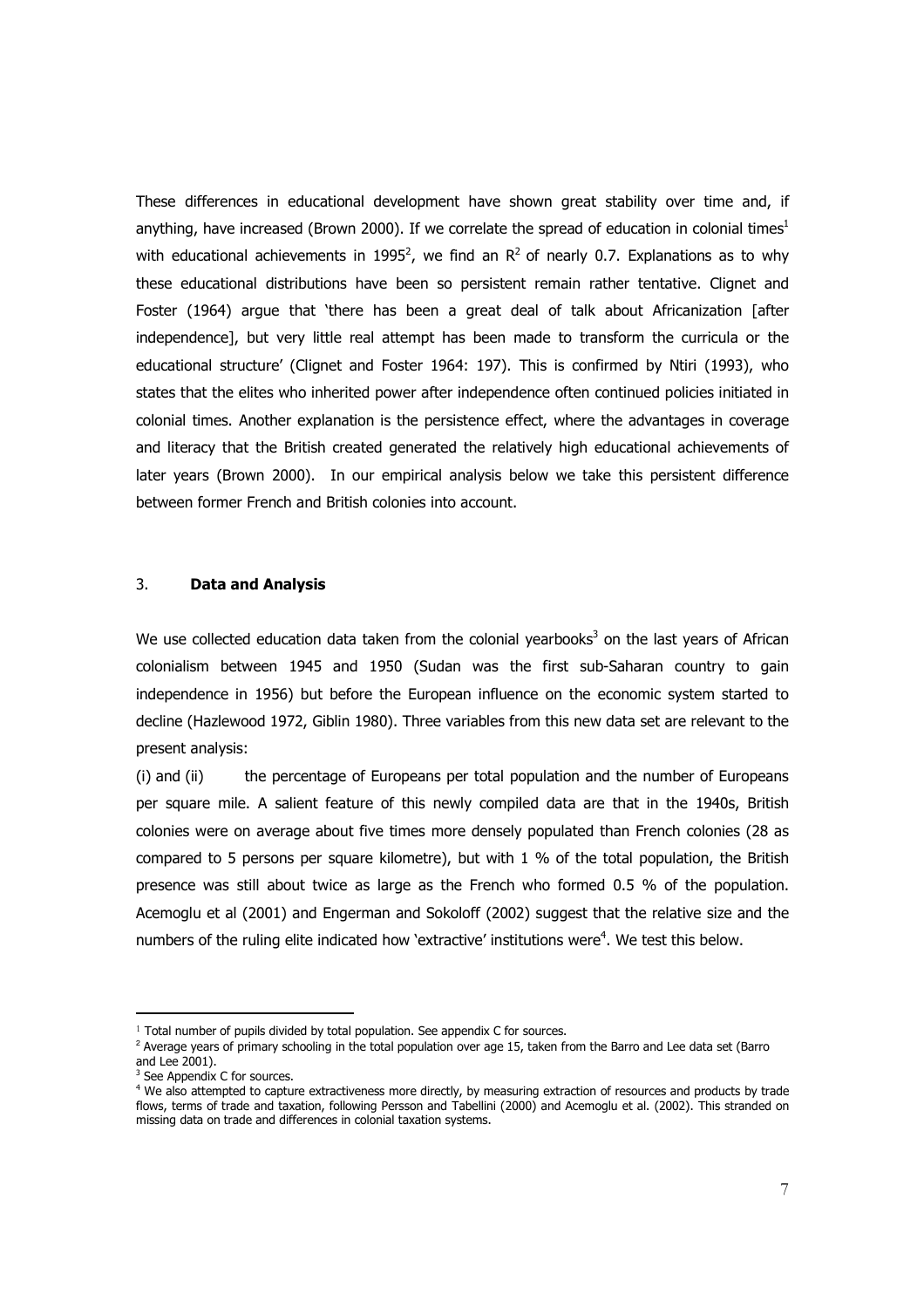$(iii)$ the number of primary and secondary pupils per 1,000 population, which proxies investment in educational institutions following e.g. Easterlin (1981). As already noted in section 3, the ratio of total pupils to the population were clearly higher in British colonies<sup>5</sup>.

We apply our newly compiled data to the question of Africa's long-term growth in two ways. First, we explicitly check the two intervening steps in the Acemoglu et al. (2001) argument that higher settler mortality led to colonies being more thinly settled by Europeans; and, second, that a lower density of Europeans in the population led to different institutions, worse for long-term growth. Acemoglu et al. (2001) argue this based on the literature but without primary empirical evidence. We collected the primary data and in Table 1 show that both these relations cannot be detected for sub-Saharan Africa. This then leads us to explore an alternative explanation for Africa's long-term growth in an instrumental-variable estimation.

In Panel A of table 1 we report results from regressions of settler mortality on the density of Europeans in the population and density of Europeans per surface measure. Neither regression gives statistically significant results, and the negative  $R^2$  indicate that models A1 and A2 perform worse than a constant-only model. In Panel B we regress the two index measures for colonial institutions used by Acemoglu et al.  $(2001)^6$  on the density of Europeans in the population, and again fail to find a relation. The same qualitative results (not reported here) obtain when taking Europeans per surface area as the independent variable in Panel B.

<sup>&</sup>lt;sup>5</sup> We present an overview of key statistics in the data Appendix B.

 $6$  As proxies for colonial-era institutions Acemoglu et al. (2001) used a democracy index at the first year of independence, varying between the 1950's and 1975, an index measure for constraint on the executive at first year of independence, where more constraints reflect better institutions.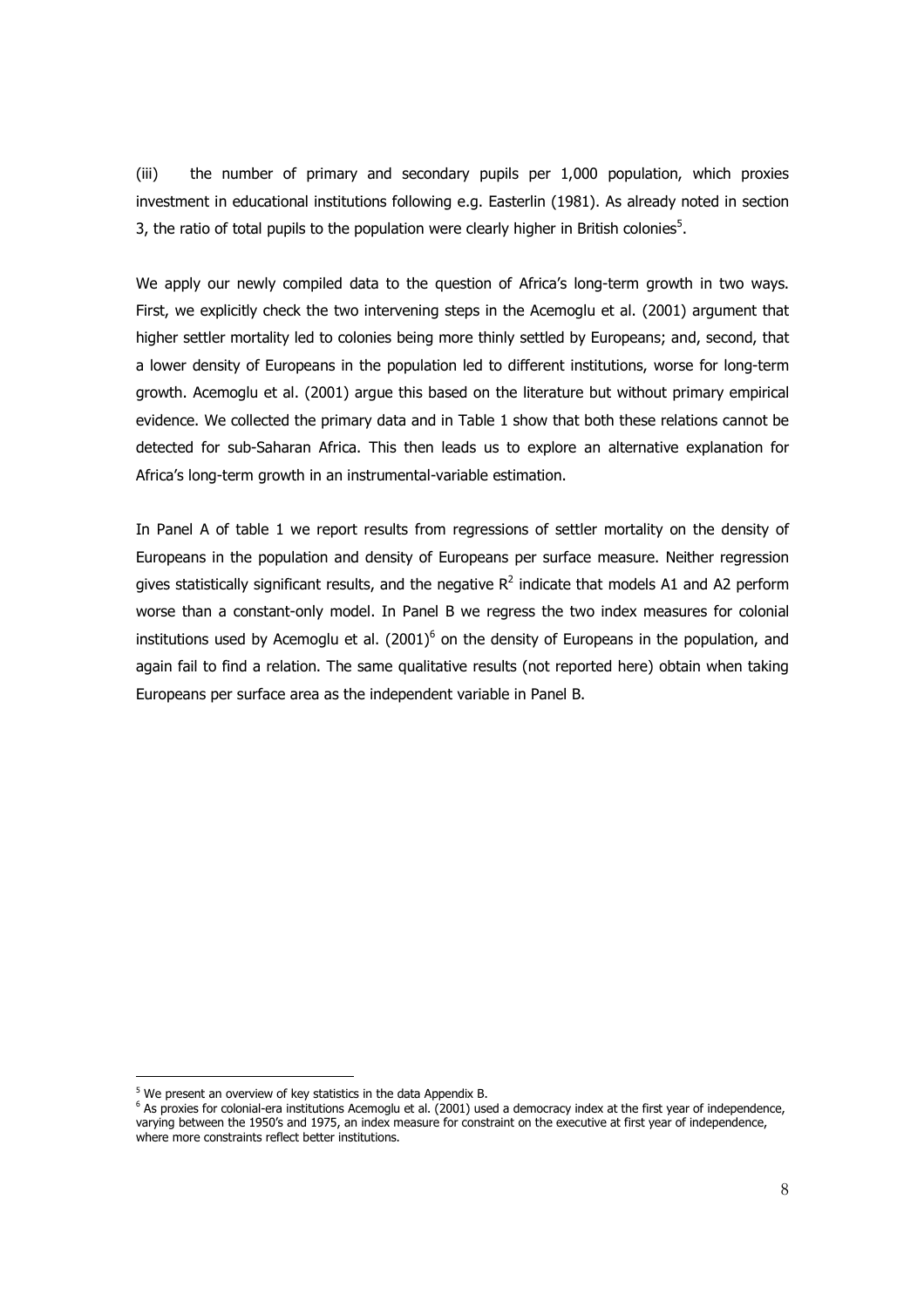| Dependents                 | Panel A - independent:<br>log European settler mortality |            |            | Panel B - independent:<br>Europeans/population |
|----------------------------|----------------------------------------------------------|------------|------------|------------------------------------------------|
|                            |                                                          |            |            |                                                |
|                            | Model A1                                                 | Model A2   | Model B1   | Model B2                                       |
|                            |                                                          |            |            |                                                |
| Constant                   | $0.828***$                                               | $0.769***$ | $3.003***$ | 2.078 ***                                      |
|                            | (0.198)                                                  | (0.195)    | (0.495)    | (0.709)                                        |
| Europeans/population       | 7.903                                                    |            |            |                                                |
|                            | (14.191)                                                 |            |            |                                                |
| Europeans/km2              |                                                          | 2.754      |            |                                                |
|                            |                                                          | (2.474)    |            |                                                |
| 'Constraints on executive' |                                                          |            | 52,350     |                                                |
|                            |                                                          |            | (37.606)   |                                                |
| 'Democracy'                |                                                          |            |            | 88.665                                         |
|                            |                                                          |            |            | (53.862)                                       |
|                            |                                                          |            |            |                                                |
| $#$ obs                    | 18                                                       | 18         | 24         | 24                                             |
| R <sub>2</sub>             | $-0.06$                                                  | $-0.06$    | 0.04       | 0.07                                           |

Table 1: African Settler Mortality, Population Density of Europeans and Institutions

Source: Settler mortality: Acemolgu et al. (2001), institutional variables: Polity IV, and authors' calculations. Standard errors are in parentheses.

These results in our African sample differ from those reported by Acemoglu et al. (2001) in a global sample of former colonies, results which support their claim about the link between settler mortality and early institutions. This leads us to question that claim for the African context. Indeed, in further analyses we found that in an African sample there is no detectable relationship between settler mortality and early institutions, proxied either as a democracy index at the first year of independence (varying between the 1950s and 1975) or as an index for constraint on the executive at first year of independence, where fewer constraints on the executive are presumed to represent extractive institutions<sup>7</sup>. So while Acemoglu et al. (2001, footnote 21) report that there is a 'weaker relationship between settler mortality and institutions in a sole Africa sample', we actually find no relationship in an African sample, using identical data. We conclude that African colonial-era institutions are not well proxied by settler mortality $8$ .

 $7$  Full results from these analyses are available on request from the authors.

<sup>&</sup>lt;sup>8</sup> An important reason underlying this result may be that the stability over time of institutions assumed in Acemoglu et al. (2001) should be questioned in the Afrian context. African colonial-era institutions do not correlate well with current institutions (which cause current GDP). Twenty-four of the 44 African countries included in the Polity IV data<sup>8</sup> experienced shortly after independence an (often sharp) decline in the democracy index used here and in Acemoglu et al. (2001). Of the 14 countries with a low initial measure for 'constraint on the executive', 6 countries showed an appreciable improvement subsequently. This volatility links in with a cross-country analyses of institutional indices by Glaeser et al.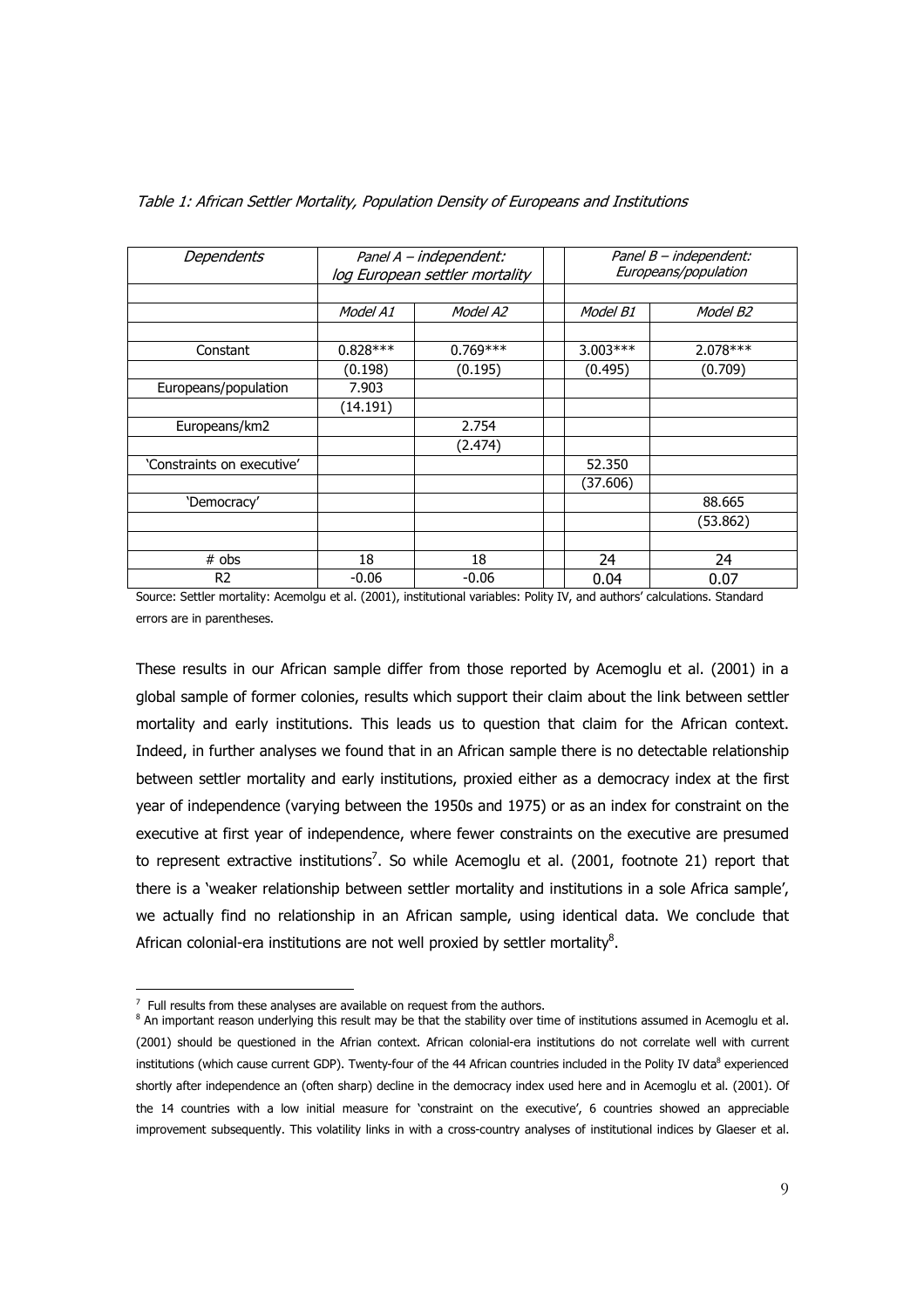This is not to say that there cannot be a link between settler mortality and African growth, or that institutions are irrelevant in this relation; only that the account of this link presented by Acemoglu et al. (2001) finds no support in the African data. Alternatively, settler mortality may have influenced colonial institutions in other aspects than its extractiveness, and in ways unrelated to the density of colonists. We noted in section 2 above that one candidate for an alternative channel is colonial human capital, rather than colonial extractive institutions. Glaeser et al. (2004), Djankov et al. (2003) and Lipset (1959, 1960) suggested that colonial human capital may cause both colonial institutions and current human capital, and - through either or both of these channels - it may cause present GDP levels. It is this explanation of Africa's long-term growth that we will now explore empirically, using our newly collected data.

This analysis faces the same endogeneity challenges as the Acemoglu (2001) account, and we therefore instrumented the colonial-era education measure PUPILS (the percentage of pupils in the population) with settler mortality SETTMORT around 1800, as in Acemoglu et al. (2001). We then regress this instrumented human capital variable on PPP per capita GDP levels in 1995<sup>9</sup>. Panel A in table 2 presents the second stage IV regression<sup>10</sup>. Panel B reports the corresponding first stage results. Panel C shows OLS results of human capital variables on 1995 p.c. GDP. We test robustness to other explanations by adding in the second stage a legal-origin variable (COLONISER, which takes value 1 for British and 0 for French colonies) and five geographical variables: MALARIA (index of 1994 malaria prevalence), COASTPOP (the share of the population living within 100 km from the coast), LANDLOCK (absence of overland access to sea), TROPICS (the share of territory located in the tropics) $11$  and HYCROCARBONS (proven reserves of natural gas and crude oil in 1993, BTUs per person). In selecting these variables, we follow La Porta et al. (2004) and Gallup et al. (1998). Similarly, in the first stage we also include COLONISER, COASTPOP, LANDLOCK<sup>12</sup> and TROPICS, but omit HYDR0CARBONS - which was arguably irrelevant to 1940s human capital investments - and a malaria measure (since the disease

(2004) who note that these index measures tend to reflect short-term changes (e.g. election results) rather than the stabler, underlying institutions.

<sup>&</sup>lt;sup>9</sup> We chose 1995 to allow comparison to Acemoglu et al (2001).

<sup>&</sup>lt;sup>10</sup> We combine an instrumental variable approach with generalized least squares, which accounts for the correlation structure in the disturbances across equations. This procedure, also known as 'three stage least squares', results in consistent estimates that are more efficient than 2sls without using the information contained in cross-equation correlations of disturbances. We estimated our equations also without GLS (i.e. 'simple' 2sls), which produces qualitatively

identical, but less significant estimates, as expected. See Kmenta (1977) and Greene (2003) for more detail. <sup>11</sup> TROPICS has little variation within Africa, with many values equal or close to 100 %. Excluding it improves the

significance of findings, without qualitatively changing them.<br><sup>12</sup> Note that we include both COASTPOP and LANDLOCK since they are quite different variables. There are countries with coastlines (COASTPOP=1) such as Kenya, but with coastal populations of only 6 percent. Compare also Mozambique (40 %), Sudan (2%) and Tanzania (16%)( Gallup et al. 1998:31)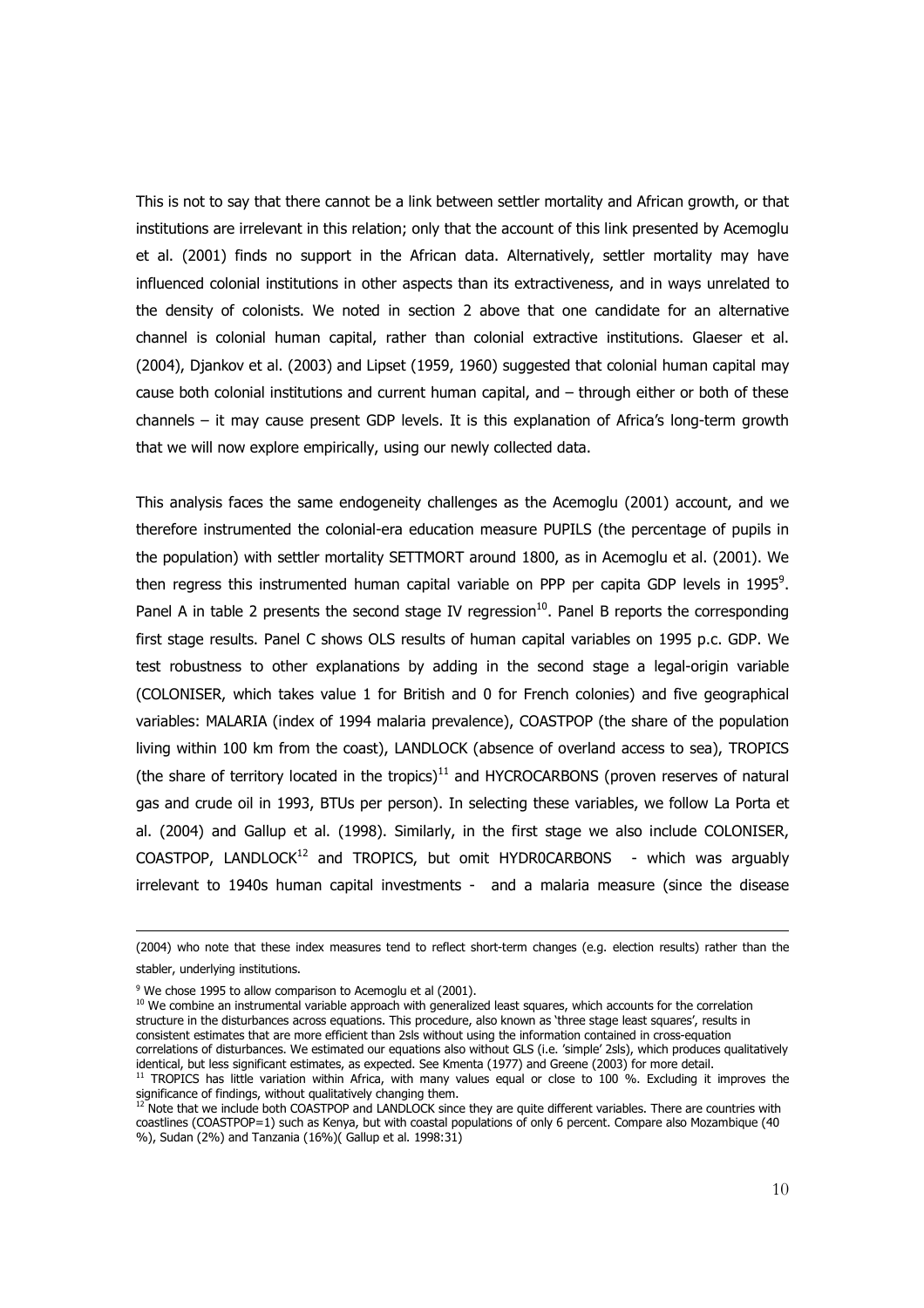environment is already captured by settler mortality)<sup>13</sup>. For both stages of the IV regression and for OLS, we present model (1) without controls, model (2) with a legal-origin control, and model (3) with both legal-origin and geographical controls.

Panel B shows that settler mortality caused colonial education levels (also when controlling for geography and legal origin), supporting the panel A specification $14$ . Panel C suggests that colonial education can be linked to 1995 per capita GDP in simple OLS regressions with and without controls (but this relation is likely to be partly endogenous). The PUPILS coefficients are of the right sign, but just above a significance cut-off point of  $p=0.10$  in models (1) and (3). When PUPILS is instrumented by European settler mortality in Panel A, thus solving the endogeneity problem, instrumented colonial education is found to cause 1995 per capita GDP, in models with and without controls.

<sup>&</sup>lt;sup>13</sup> Alternatively, including a malaria measure also in the first stage might be considered if the 1940s disease environment is thought to have an effect on education not already captured in settler mortality, which reflects the 19<sup>th</sup> century disease environment. Including as a proxy the incidence of malaria in 1966 (as used in Gallup et al., 1998) does not change the sign and significance of the second stage estimates, but (as expected) in the first stage it does reduce the significance of the coefficient for settler mortality.

<sup>&</sup>lt;sup>14</sup> Instrumenting colonial human capital with other (legal-origin or geographical) exogenous variables did not yield statistically significant explanations of 1995 GDP. Although colonial education correlates with several of the exogenous variables considered here, only settler mortality is a suitable instrument for human capital variables in an equation explaining 1995 GDP. Results from these additional analyses are available on request from the authors.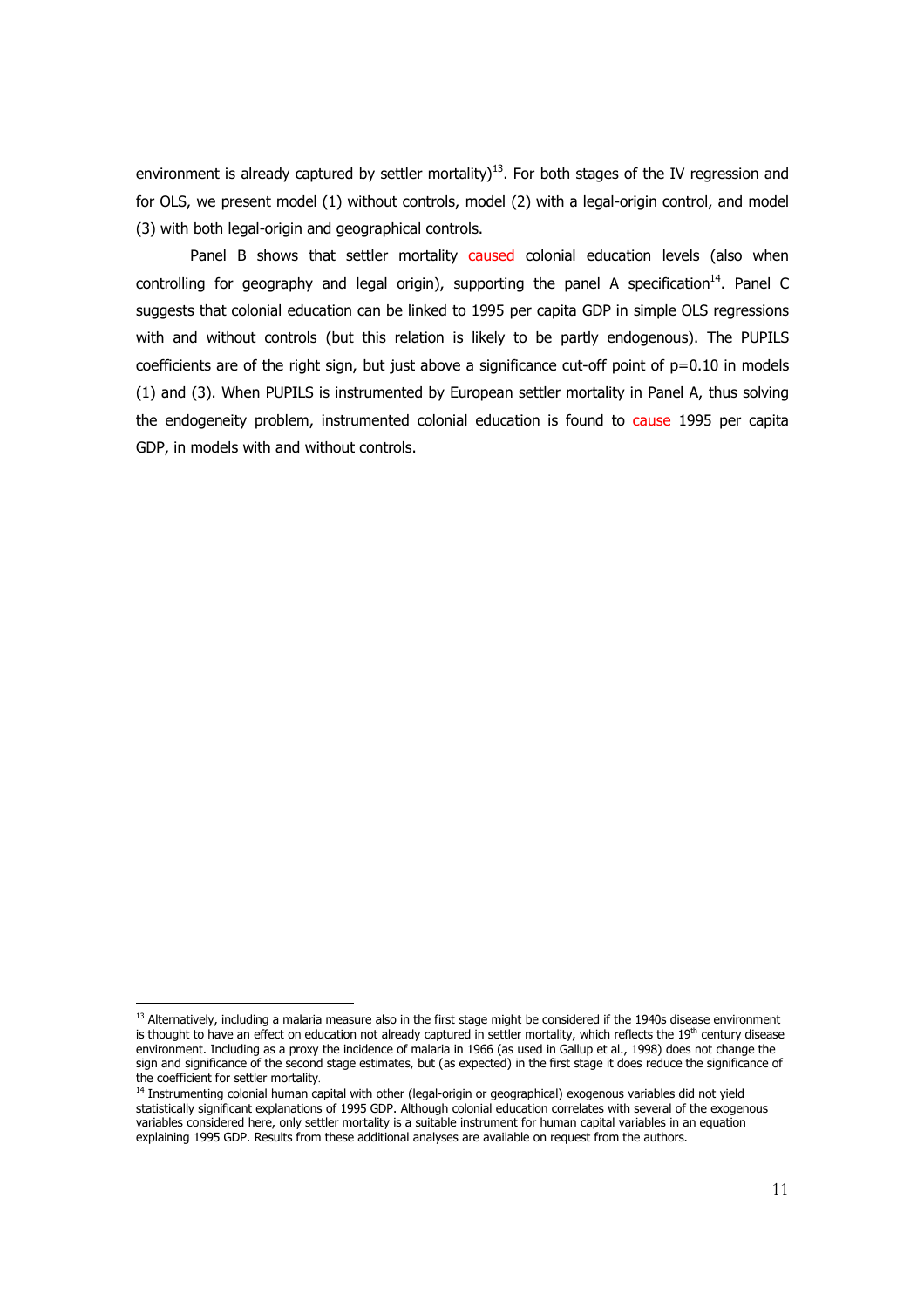|                     | (1)                                                                                                                                 | (2)                   | (3)                   |
|---------------------|-------------------------------------------------------------------------------------------------------------------------------------|-----------------------|-----------------------|
|                     | Panel A: Two-Stage Least Squares for colonial education (instrument: settler mortality) and controls                                |                       |                       |
| Constant            | $6.385***$                                                                                                                          | 5.943 ***             | 2.686                 |
| PUPILS              | (0.432)<br>24.941*                                                                                                                  | (0.489)<br>31.504***  | (2.257)<br>18.727**   |
|                     | (12.897)                                                                                                                            | (11.759)              | (9.466)               |
| <b>COLONISER</b>    |                                                                                                                                     | $0.593*$<br>(0.302)   | $0.587***$<br>(0.210) |
| MALARIA             |                                                                                                                                     |                       | $-0.983***$           |
| <b>COASTPOP</b>     |                                                                                                                                     |                       | (0.378)<br>0.228      |
|                     |                                                                                                                                     |                       | (0.661)               |
| LANDLOCK            |                                                                                                                                     |                       | $-0.206$<br>(0.335)   |
| TROPIC              |                                                                                                                                     |                       | 4.558*                |
| <b>HYDROCARBONS</b> |                                                                                                                                     |                       | (2.457)<br>0.021      |
|                     |                                                                                                                                     |                       | (0.035)               |
|                     | Panel B: First stage for colonial education (independent: settler mortality) and controls                                           |                       |                       |
| Constant            | $0.104***$                                                                                                                          | $0.100***$            | 0.067                 |
| <b>SETTMORT</b>     | (0.031)<br>$-0.012***$                                                                                                              | (0.028)<br>$-0.011**$ | (0.105)<br>$-0.009**$ |
|                     | (0.005)                                                                                                                             | (0.005)               | (0.004)               |
| <b>COLONISER</b>    |                                                                                                                                     | $-0.013$              | $-0.009$              |
| <b>COASTPOP</b>     |                                                                                                                                     | (0.009)               | (0.009)<br>$0.036*$   |
|                     |                                                                                                                                     |                       | (0.020)               |
| LANDLOCK            |                                                                                                                                     |                       | $-0.001$              |
| <b>TROPIC</b>       |                                                                                                                                     |                       | (0.012)<br>0.012      |
|                     |                                                                                                                                     |                       | (0.100)               |
| Obs                 | 28                                                                                                                                  | 24                    | 24                    |
| R <sub>2</sub>      | $-0.37$                                                                                                                             | 0.19                  | 0.64                  |
|                     | Panel C: Ordinary Least Squares for colonial education and controls                                                                 |                       |                       |
| Constant            | 7.025***<br>(0.176)                                                                                                                 | $6.838***$<br>(0.285) | $6.733***$<br>(0.784) |
| <b>PUPILS</b>       | 4.550                                                                                                                               | 7.679 **              | 6.442                 |
|                     | (3.138)                                                                                                                             | (3.708)               | (4.065)               |
| <b>COLONISER</b>    |                                                                                                                                     | 0.246<br>(0.283)      | 0.258<br>(0.257)      |
| MALARIA             |                                                                                                                                     |                       | $-1.197**$            |
| <b>COASTPOP</b>     |                                                                                                                                     |                       | (0.467)<br>0.942      |
| LANDLOCK            |                                                                                                                                     |                       | (0.677)<br>0.179      |
|                     |                                                                                                                                     |                       | (0.434)               |
| <b>TROPIC</b>       |                                                                                                                                     |                       | 0.976<br>(0.824)      |
| <b>HYDROCARBONS</b> |                                                                                                                                     |                       | 0.053                 |
| Obs                 | 35                                                                                                                                  | 30                    | (0.039)<br>29         |
| R <sub>2</sub>      | 0.03<br>Source: Geographical data: Gallup et al (1998), Settler mortality data: Acemoglu et al. (2001), Colonizer data: La Porta et | 0.07                  | 0.29                  |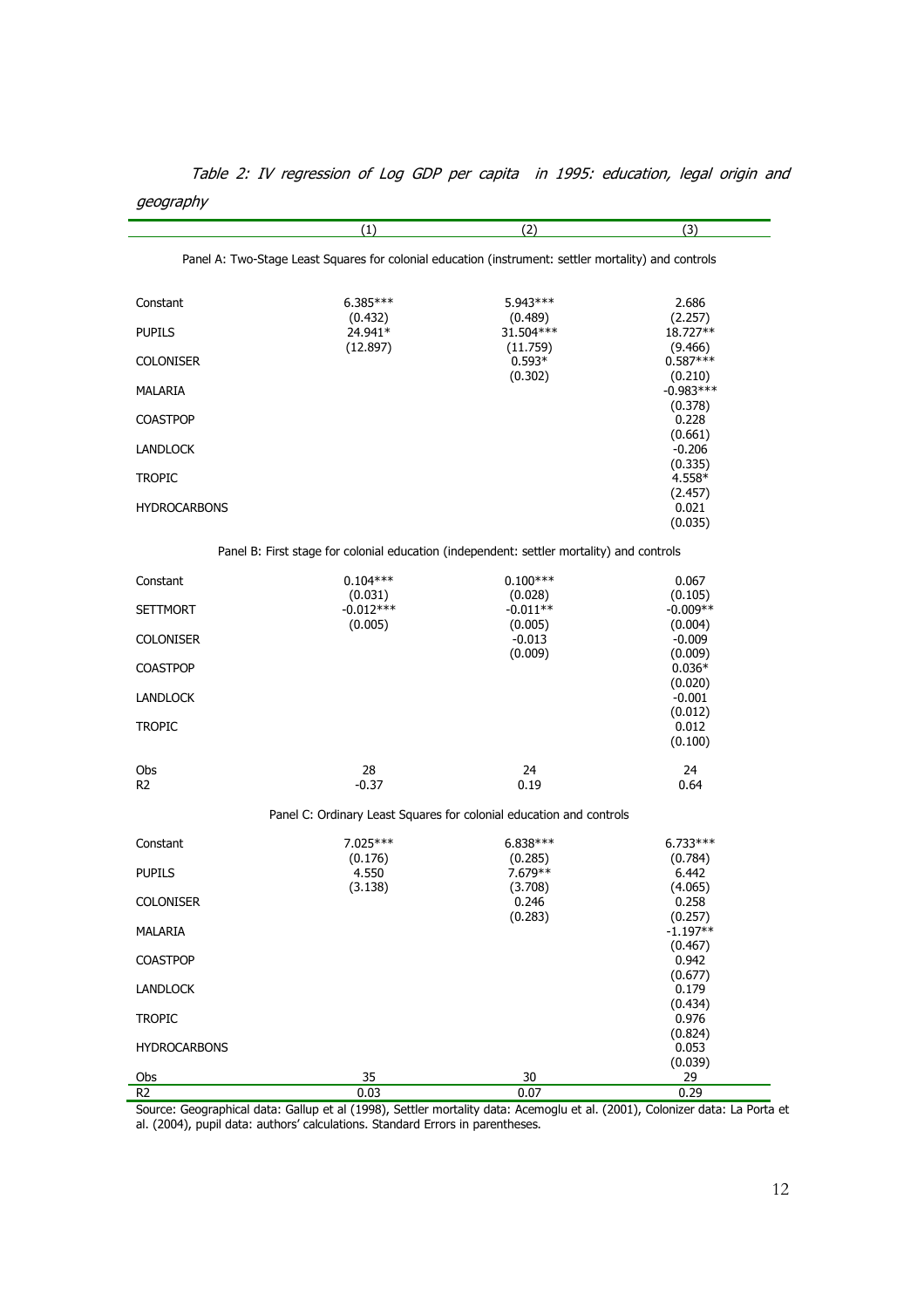In addition, our estimates offer qualified support for the legal-origin explanation of growth: the coefficient is positive and significant, especially when including geographical controls. However, the significance of this exogenous variable is not robust to an OLS specification, perhaps because LEGALORIGIN captures some other systemic difference between British and French colonies other than legal origin; for instance, the qualitative differences in education systems noted in section 3. Of the geographical variables, MALARIA is a robustly negative influence on growth, both in OLS and IV specifications. The share of land in the tropics has a positive and weakly significant coefficient in the IV estimation, but this is not robust to specifying an OLS.

We conclude that the link between settler mortality and GDP in 1995, which Acemoglu et al. (2001) conjectured to run via 'extractive institutions', in Africa is most likely to run via human capital investments made in the colonial era through education<sup>15</sup>. This conclusion is robust to including controls for geography and legal origin. It connects to the description given by Acemoglu et al. (2001: 1374-1375) of extractive institutions as *inter alia* involving low educational and healthcare investments; but in view of the lack of support for the intervening steps in the Acemoglu et al. (2001) argument, presented in table 1, this interpretation is tenuous for the African setting. A more plausible understanding of the findings is to see them as support for the rival hypothesis that human capital, as distinct from the broader institutional framework, causes long-term growth (Glaeser et al., 2004). This interpretation finds additional support in the lack of significant findings for institutional measures, such as instrumented 'democracy' and 'constraints on the executive' variables, reported in table 1.

We pursue this line of reasoning further by examining the additional hypotheses that (i) colonial education achievements persisted (i.e. that colonial education achievements cause present educational levels) and that (ii) colonial human capital caused colonial institutions. On (i), table 3 shows that instrumented education levels in the 1940s cause present enrolment rates, both primary and secondary<sup>16</sup>. Thus, a first channel through which exogenous, colonial-era investments in human capital have affected present growth is through the 'persistence effect' mentioned above, by durable increases in levels of human capital till the present. It is important to note that human capital persist over time, while institutional measures do not, as discussed above. This is in contradiction to the argument put forward by Acemoglu et al. (2001) on the

<sup>&</sup>lt;sup>15</sup> Our newly compiled data set allowed us to also consider health, another dimension of human capital. In IV and OLS regressions of HOSPITALS, a measure for colonial healthcare (the number of hospitals per 1000 population health), again using settler mortality as the instrument, on 1995 pcGD, HOSPITAL yields a valid instrumental-variable explanation of present GDP levels. But model performance is very weak, with a negative R2 indicating that a constant-only model<br>would predict better. Also, the relation between colonial health and present pc GDP relation was not robust t introducing controls.

 $16$  Average years of primary schooling in the total population over age 15, taken from the Barro and Lee data set (Barro and Lee 2001). Using World Development Indicators as the source yields similar results.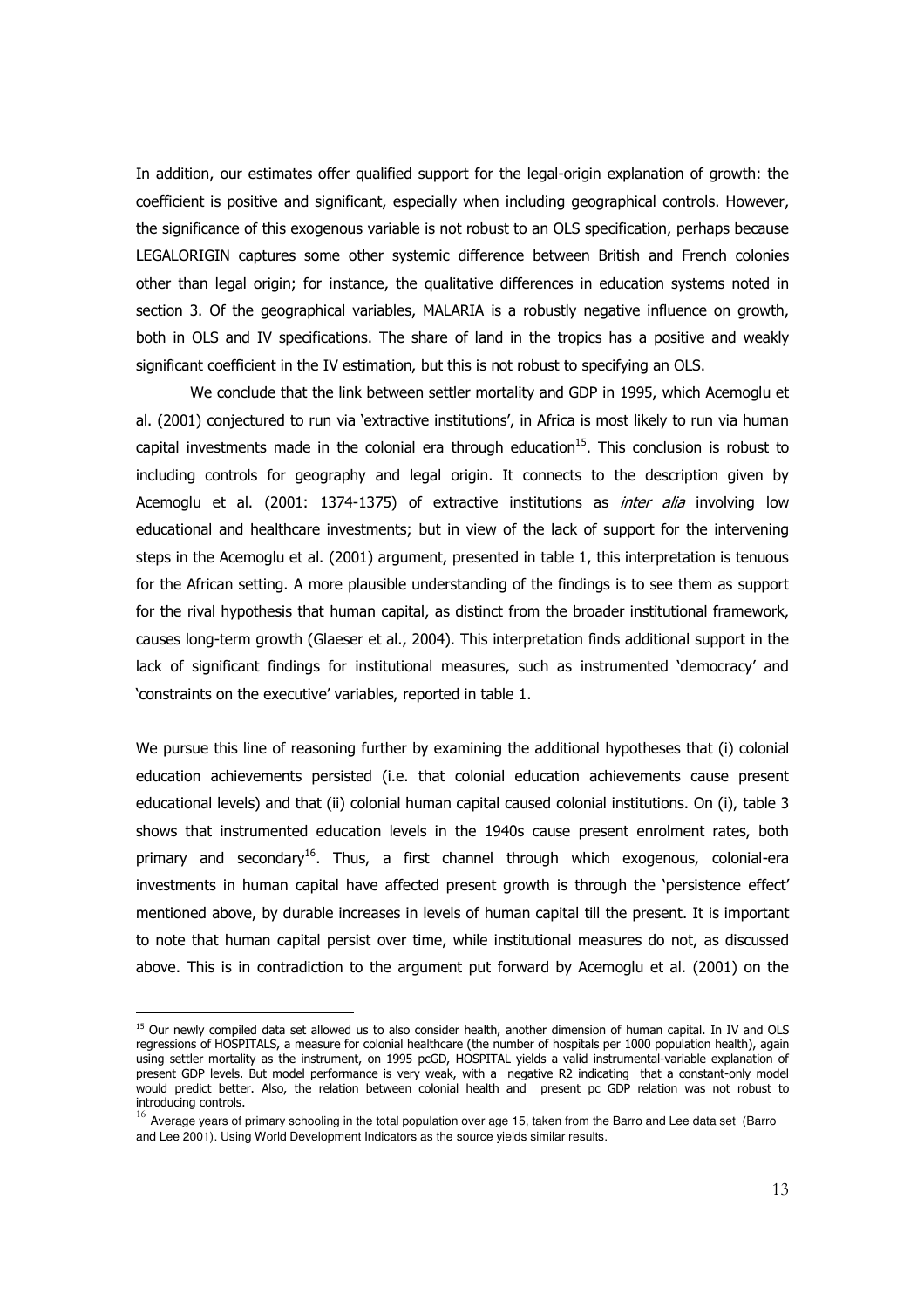durability of institutional quality, but it is in line with the Glaeser et al. (2004:274) argument that human capital is 'the more basic cause of growth'.

| IV regression of colonial human capital on present human capital |                                  |                                  |  |
|------------------------------------------------------------------|----------------------------------|----------------------------------|--|
| 2 <sup>ND</sup> stage dependent:                                 | PRIM95                           | SEC95                            |  |
| Constant                                                         | $0.843**$                        | $-0.096$                         |  |
| <b>PUPILS</b>                                                    | (0.342)<br>35.634***<br>(9.246)  | (0.206)<br>15.060***<br>(5.561)  |  |
| first stage dependent:                                           | <b>PUPILS</b>                    | <b>PUPILS</b>                    |  |
| Constant                                                         | $0.111***$                       | $0.111***$                       |  |
| <b>SETTMORT</b>                                                  | (0.032)<br>$-0.013**$<br>(0.005) | (0.032)<br>$-0.013**$<br>(0.005) |  |
| Obs<br>$R^2$                                                     | 19<br>0.63                       | 19<br>0.49                       |  |

Table 3: Colonial Human Capital Persisted

Source: education data: Barro and Lee (2001), settler mortality data: Acemoglu et al (2001), pupils data: colonial yearbook and authors' calculations. Standard errors are in parentheses.

Finally in table 4 we explore another channel by examining the influence of instrumented human capital investments on contemporaneous institutional indicators. We consider both the institutional indices on democracy and on constraints on the executive used by Acemoglu et al. (2001), and find positive and significant correlations of PUPILS with both in an OLS framework. These findings are however not robust to using instrumented education (not reported), so that the results may be partly driven by endogeneity of education to institutions.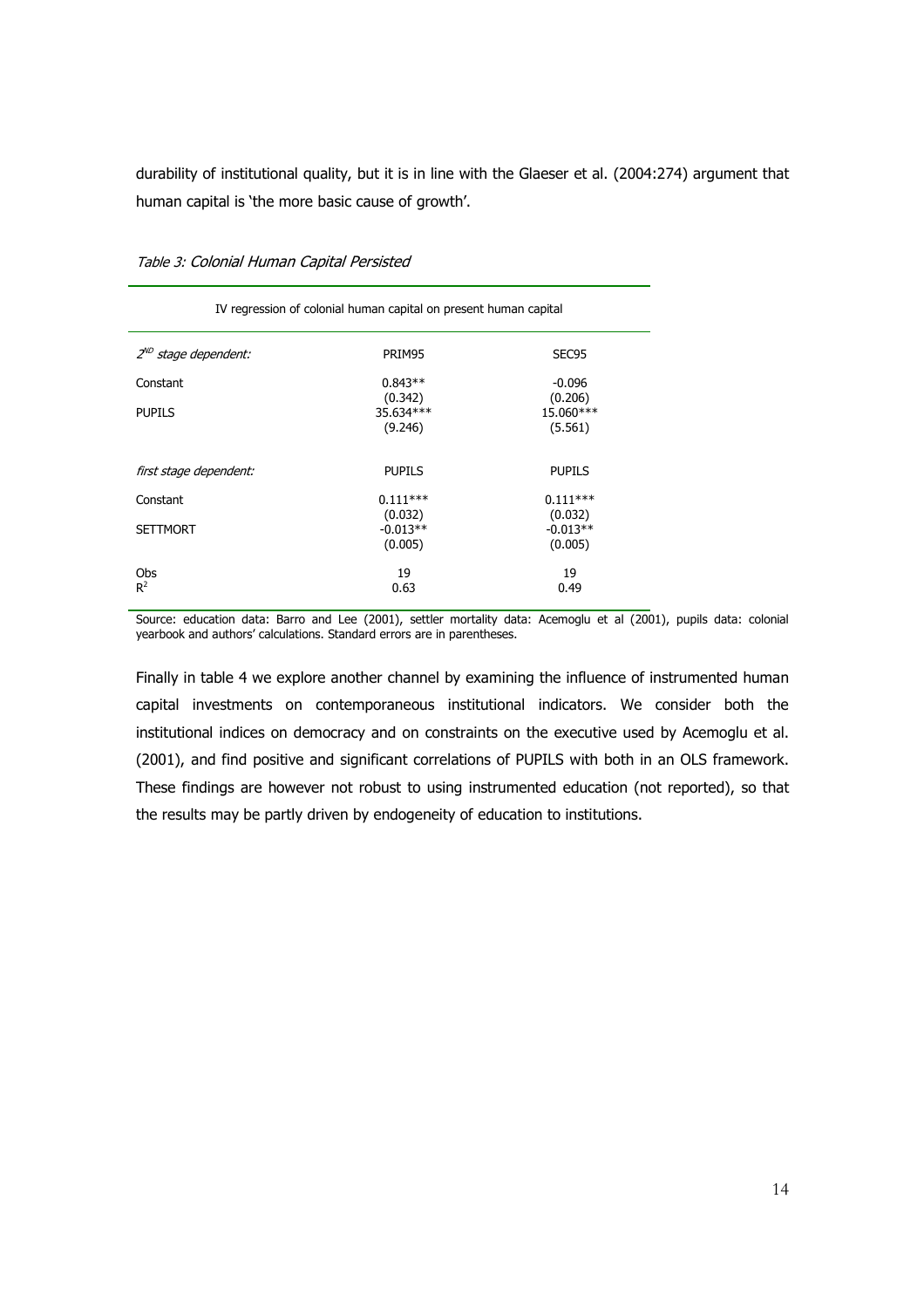|               | OLS regression of colonial legal institutions on colonial education levels |                   |
|---------------|----------------------------------------------------------------------------|-------------------|
| Dependent:    | DEMOCRACY75                                                                | <b>CONSTRAINT</b> |
| Constant      | 1.154                                                                      | $2.641***$        |
|               | (0.733)                                                                    | (0.501)           |
| <b>PUPILS</b> | 37.990 ***                                                                 | 19.086**          |
|               | (13.346)                                                                   | (9.133)           |
| Obs           | 37                                                                         | 37                |
| $R^2$         | 0.16                                                                       | 0.09              |

Table 4: Colonial Fducation and Contemporaneous Institutions

Source: institutional data: Polity IV, pupil data: author's calculations. Standard Errors in parentheses.

#### $4.$ **Summary, Discussion and Conclusions**

Acemoglu et al. (2001) conjecture that high settler mortality led colonising powers to introduce 'extractive 'institutions, which set the economy of a long-term path of low and volatile growth. Low settler mortality, in contrast, supposedly caused colonisers to build institutions more conducive to growth. When we redo this analysis for a sample of only African countries, both these correlations disappear. Higher settler mortality did not lead to African colonies being more thinly settled by Europeans, and a lower density of Europeans in the population did not lead to different institutions, worse for long-term growth. We suggest that an alternative explanation involves colonial education rather than extractive institutions. We collect archival material from colonial yearbooks to construct a novel data set on European and total population densities, as well as investments that the colonial powers had been making by the 1940s in schools.

Utilizing these data, we find that African colonial education does possess both properties ascribed to institutions in the global Acemoglu et al (2001) study: they correlate well both with settler mortality and with current measures for human capital. Instrumenting education with settler mortality, we obtain again a robust explanation of long-term development, which does not suffer from endogeneity and which is specific to Africa. We establish the robustness of this explanation by introducing controls for the legal origin of institutional systems and for a number of geographical variables, both of which have additional explanatory power. Further investigation of the channels through which education fostered growth suggests its positive impact on both current education and on colonial institutions, though the causality between colonial institutions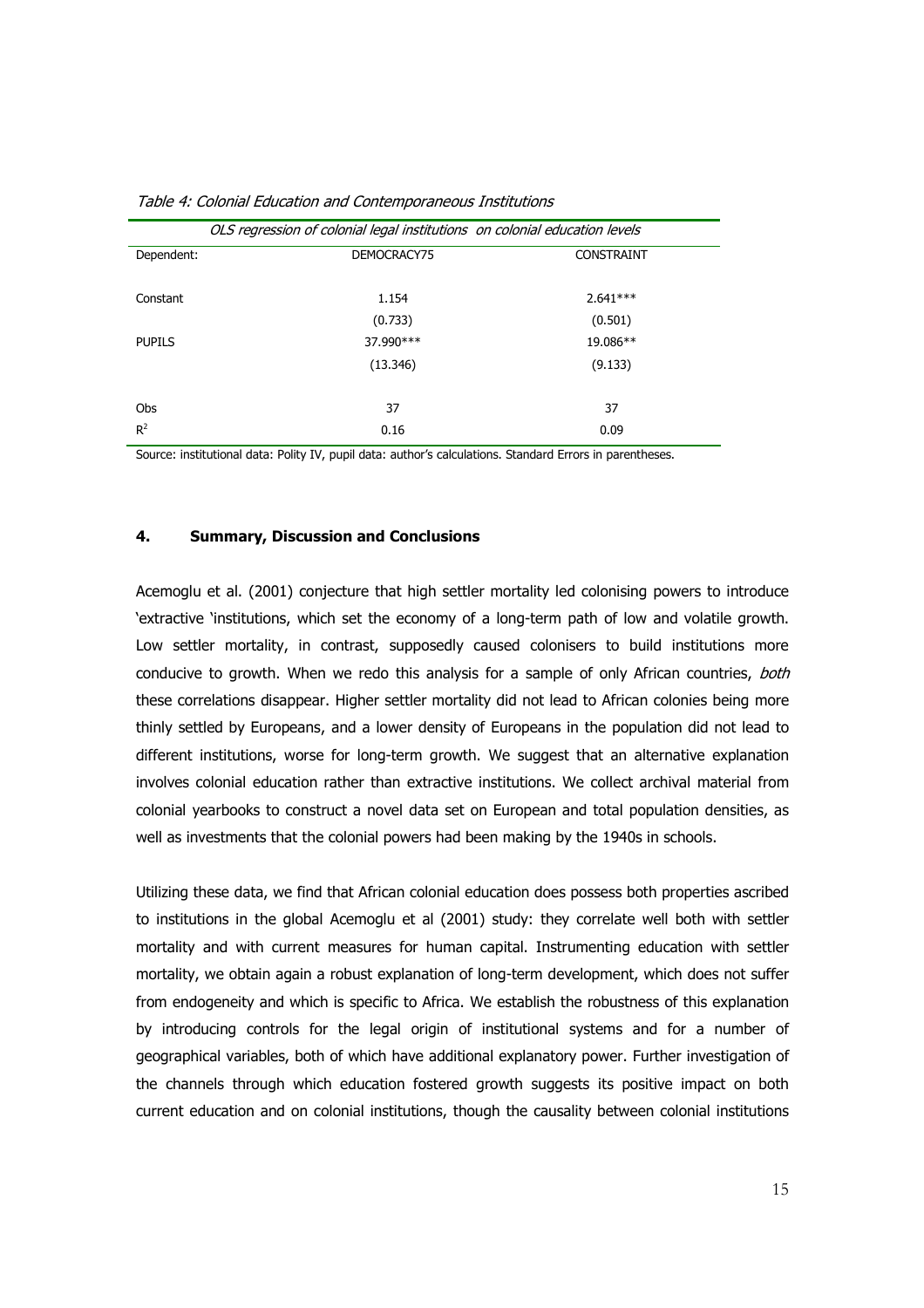and colonial education seems two-way. These findings are interpreted with arguments and evidence presented by Glaeser et al. (2004) and Lipset (1960), among others, on the importance of human capital on institutions, via the political process.

Our study illustrates the problem of sample sensitivity. The Acemoglu et al. (2001) finding that differences in settler mortality proxy institutions, which explain growth, is widely interpreted as an insight into the causes of contemporary developing-country growth performance. But the relation cannot be detected in an African sample. Another point that this research highlights is the importance of correct inference (in the substantive, not the statistical sense). Acemoglu et al. (2001) infer that high settler mortality leads to more thinly settled colonies, which in turn results in extractive institutions, which in turn leads to lower GDP; but only settler mortality and GDP are actually observed. When we collect the necessary data and examine the intervening steps in the argument, we find no empirical support. Plausible but untested quesses are fruitful ground for follow-up research - as we hope to have shown - but this observation serves to urge some modesty in the presentation of findings and chains of arguments where typically most, but not all, of the links are actually tested.

In conclusion, this study suggested that the absence of sufficient improvements in education during the post-colonial era has been a major factor in the disappointing long-run performance of African economies. And more attention to the human-capital explanation of growth appears a fruitful avenue to be explored in the growth literature.

### **References**

Acemoglu, D., Johnson S., Robinson, J.A., (2001) 'The Colonial Origins of Comparative

Development: An Empirical Investigation', American Economic Review, 91 (5), 1369-1401.

Acemoglu, D., Johnson, S., Robinson, J.A. (2002) 'Reversal of Fortune: Geography and Institutions in the Making of the Modern World Income Distribution', Quarterly Journal of Economics, 117 (4), 1231-1294.

Bardhan, P. (1993) 'Symposium on Democracy and Development', Journal of Economic Perspectives, 7(3), 45-49.

Barro, R. J., and Lee, J.W. (2001) 'International Data on Educational Attainment: Updates and Implications', Oxford Economic Papers, 53, 541-63.

Barro, R.J. (1996) 'Democracy and Growth', Journal of Economic Growth, 1, 1-27.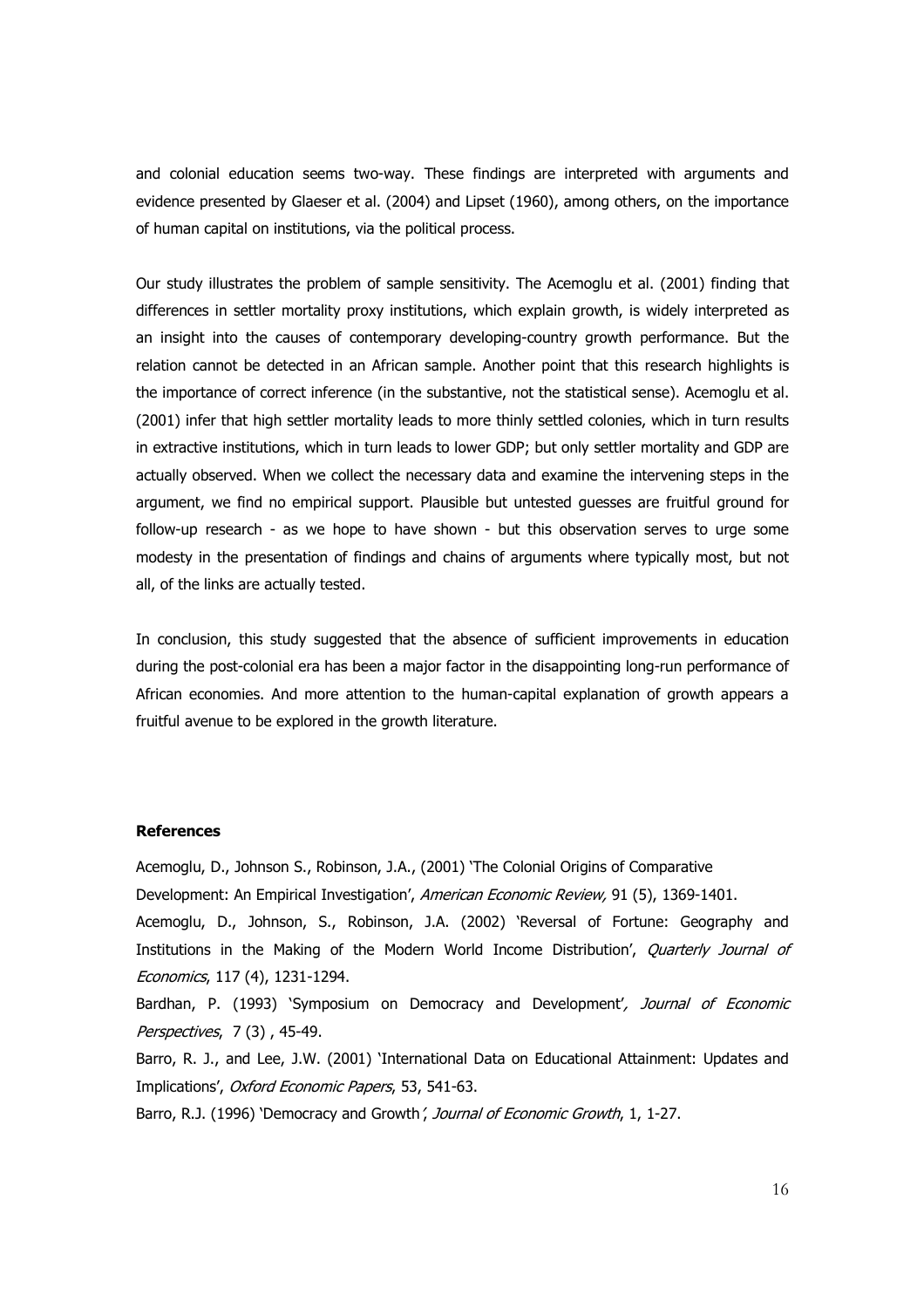Barro, R.J. and Lee, J.W. (1993) 'International Comparisons of Educational Attainment', NBER 4349.

Benavot, A., Riddle, P. (1988) 'The Expansion of Primary Education, 1870-1940: Trends and Issues', Sociology of Education, 61 (3), 191-210.

Bennel, P. (1996) 'Rates of return to education: does the conventional pattern prevail in Sub-Saharan Africa?', World Development, 24 (1), 183-199.

Berman, E.H. (1975) 'Christian Missions in Africa', pp 1-53 in African Reactions to Missionary Education, edited by E.H Berman, Colombia University.

Bloom, D.E., Sachs, J.D. (1998) 'Geography, Demography, and Economic Growth in Africa', Brookings Papers on Economic Activity 2:1998.

Bourguignon, F., Verdier, T. (2000) 'Oligarchy, Democracy, Inequality, and Growth', Journal of Development Economics, 62, 285-313.

Bowman, M.J. and Anderson, C.A. (1963) 'Concerning the Role of Education in Development' pp. 245-279 in Old Societies and New States, edited by C. Geertz, Collier-MacMillan LTD., London.

Brown, D.S. (2000) 'Democracy, Colonization, and Human Capital in Sub-Saharan Africa', Studies in Comparative International Development, Vol. 35 (1), 20-40.

Burkhart, R.E. and Lewis-Beck, M.S. (1994) 'Comparative Democracy: The Economic Development Thesis', the American Political Science Review, 88.

Clignet, R.P. and Foster, P.J. (1964) 'French and British Colonial Education in Africa', Comparative Educational Review, Vol. 8 (2), 191-198.

Coleman, J.S. (1965) 'Introduction: Education and Political Development' pp. 1-50 in *Education* and Political Development, edited by J.S Coleman, Princeton University Press.

Collier, P., Gunning, J.W. (1999), 'Why has Africa Grown Slowly?', Journal of Economic Perspectives, 13 (3), 3-22.

Collins, R.O. (1970) 'Problems in the History of Colonial Africa 1860-1960', Prentice-Hall, Inc. Englewood Cliffs, N.J.

Crowder, M. (1964) 'Indirect Rule – French and British Style' pp. 211-219 in Problems in The History of Colonial Africa 1860-1960, (1970) edited by R.O. Collins, Prentice-Hall, Inc, Englewood Cliffs, N.J.

Daun, H. (2000) 'Primary Education in Sub-Saharan Africa- a moral issue, an economic matter, or both?, Comparative Education, Vol. 36 (19), 37-53.

Debeauvais, M. (1964) 'Education in Former French Africa', pp. 75-91 in Education and Political Development, (1965) edited by J.S Coleman, Princeton University Press.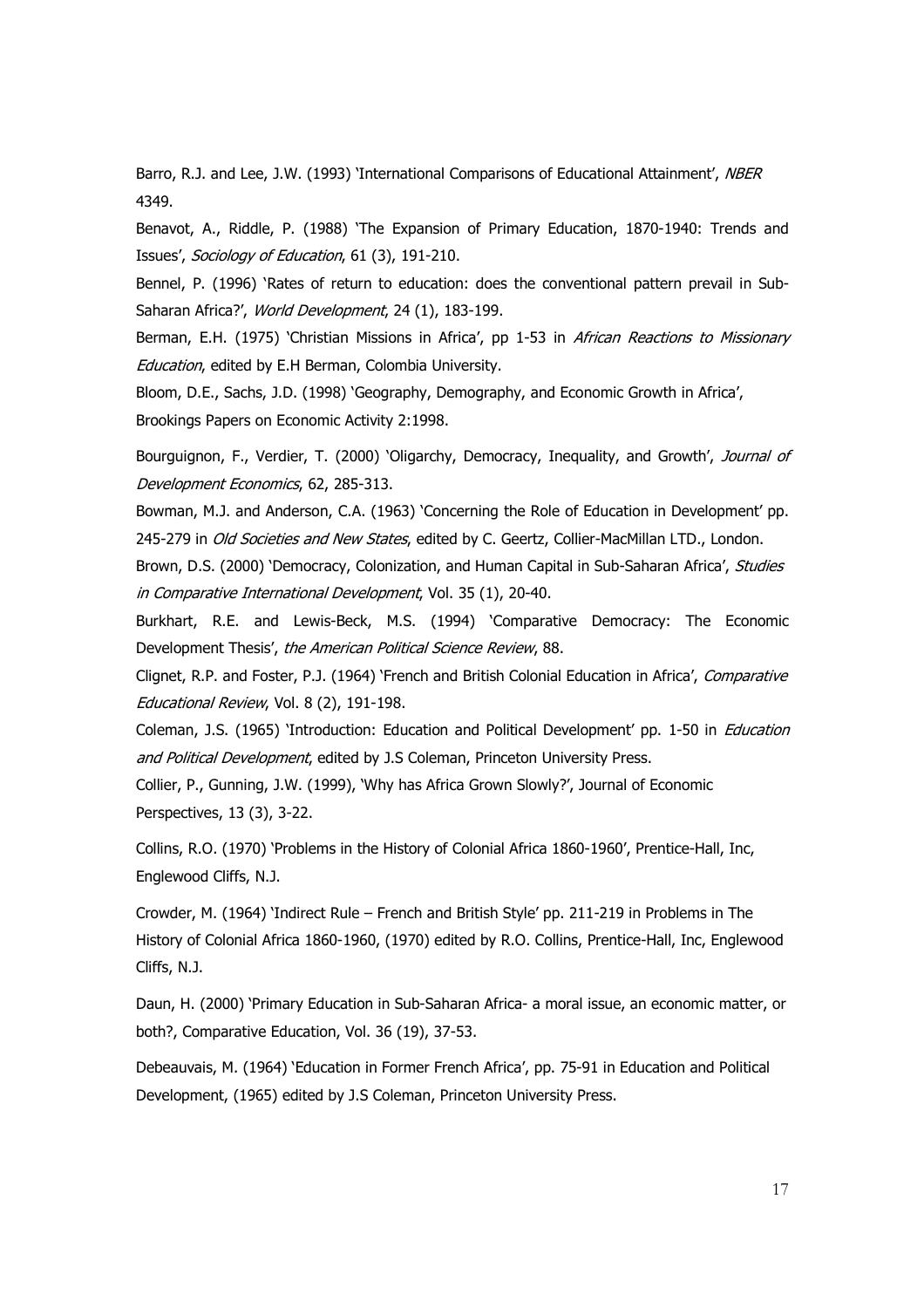Dewey, J. (1916) 'Democracy and Education', The Macmillan Company (electronic resource was consulted, published 199?, Campaign, Ill.).

Diamond, J. (1999) 'Guns, Germs and Steel: the Fates of Human Societies', W.W. Norton.

Djankov, S., Glaeser, E.L., La Porta, R., Lopez-de-Silanes, F., Shleifer, A. (2003) 'The New Comparative Economics', Journal of Comparative Economics, 31, 595-619.

Djankov, S., La Porta, R., Lopez-de-Silanes, F., Shleifer, A. (2002) 'Courts: The Lex Mundi Project', NBER Working Paper 8890.

Easterlin, R.A. (1981) 'Why Isn't the Whole World Developed?' Journal of Economic History, 41  $(1), 1-19.$ 

Easterly, W. and Levine, R. (1997) 'Africa's growth tragedy: policies and ethnic divisions', Ouarterly Journal of Economics Vol. 112, 4, 1203-1250.

Easterly, W. and Levine, R. (1997), 'Africa's Growth Tragedy: Policies and Ethnical divisions', The Ouarterly Journal of Economics, November 1997.

Gallego, F.A. (2006) 'Historical Origins of Schooling: The Role of Political Decentralisation', Working Paper.

Gallup, J.L., Sachs, J.D, Mellinger, A.D. (1998) 'Geography and Economic Development', NBER Working Paper 6849.

Galor, O., Maov, O., Vollrath, D. (2005) 'The Emergence of Human Capital Promoting Institutions in the Process of Development', Working Paper.

Gardner, P. (2005), 'A Characterisation of Growth in Sub-Saharan Africa', ERN Economic Growth WPS Vol. 6 (55).

Giblin, J. (1980), 'The Image of the Loyal African during World War II and its Post war Use by the French Communist Party', Canadian Journal of African Studies, 14 (2), 319-326.

Glaeser, E.L., Shleifer, A. (2002) 'Legal Origins', *Ouarterly Journal of Economics*, 117 (4), 1193-1229.

Glaeser, E.L., La Porta, R., Lopez-de-Silanes, F., Shleifer, A. (2004) 'Do Institutions Cause Growth?', Journal of Economic Growth 9, 271-303.

Glaeser, E.L., Ponzetto, G., Schleifer, A. (2006) 'Why Does Democracy Need Education?', NBER Working Paper 12128.

Greene, W. (2003) '*Econometric Analysis*', Englewood Cliffs, N.J.: Prentice Hall.

Hanson II, J.R. (1989) 'Education, Economic Development, and the technology Transfer: A colonial Test', The Journal of Economic History, Vol. 49 (4), 939-957.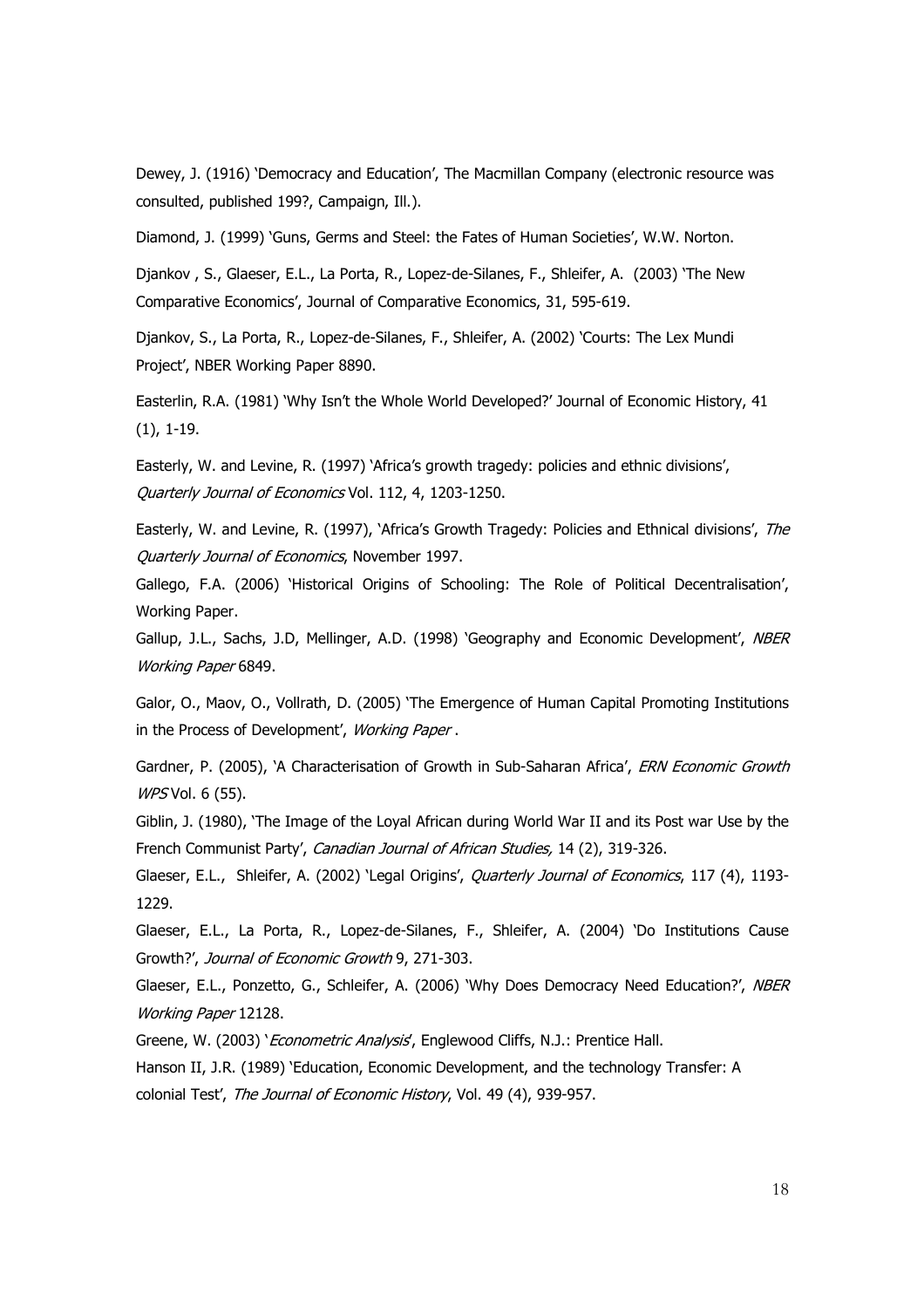Harrison, C. (1988) *France and Islam in West Africa, 1860-1960*, Cambridge: Cambridge University Press.

Hazlewood, A. (1953-1954), 'Colonial External Finance Since the War', The review of Economic *Studies*, 21 (1), 21-52.

Huber, E., Rueschemeyer, D., Stephens, J.D. (1993) 'The Impact of Economic Development on Democracy', Journal of Economic Perspectives, 7 (3) 71-85.

IMF, World Economic Outlook database (2004), Washington DC: the IMF.

Inkeles, A., Sirowy, L. (1990) 'The Effects of Democracy on Economic Growth and Inequality: A Review', Studies in Comparative International Development, 25, 126-157.

Isham, J., Woolkock, M., Pritchett L., Busby, G. (2003) 'The Varieties of Rentier Experience: How Natural Export Structures Affect the Political Economy of Economic Growth', Middlebury college economics discussion paper no. 03-08.

Kmenta, J. (1977) '*Elements of Econometrics*' New York: Macmillan.

Knack, S., Keefer, P. (1995), 'Institutions and Economic Performance: Cross-Country Tests Using Alternative Institutional Measures', Economics and Politics, 7, 207-227.

La Porta, R., Lopez-de-Silanes, F., Pop-Eleches, C., Shleifer, A. (2004) 'Judicial Checks and Balances', Journal of Political Economy, 112 (2), 445-470.

La Porta, R., Lopez-de-Silanes, F., Shleifer, A., Vishny, R. (1998) 'The Quality of Government', NBER Working Paper 6727.

Limongi, F., Przeworski, A. (1993) 'Political Regimes and Economic Growth', Journal of Economic Perspectives, 7 (3), 51-69.

Lindert, P. H. (1999) 'Democracy, Decentralisation, and Mass Schooling Before 1914', Working Paper 104, Agricultural History Centre, University of Davis.

Lipset, S. M. (1959) 'Some Social Requisites for Democracy: Economic Development and Political Legitimacy', American Political Science Review 53: 69-105.

Lipset, S. M. (1960) 'The Political Man: the Social Basis of Modern Politics', New York: Doubleday. Lugard, F.D. (1929) 'The Dual Mandate in British Tropical Africa' William Blackwood & Sons Ltd, London.

Lugard, Lord, F.D. (1919) 'Methods of Native Administration: Political Officers and Native Rulers', pp. 103-118 in Problems in The History of Colonial Africa 1860-1960, (1970) edited by R.O. Collins, Prentice-Hall, Inc, Englewood Cliffs, N.J.

Maddison, A. (1995) *Monitoring the World Economy 1820-1992*, Development Centre Studies, OECD.

Marshall, M.G., Jaggers, K. (2002) 'Polity IV Project', Center for International Development and Conflict Management, University of Maryland.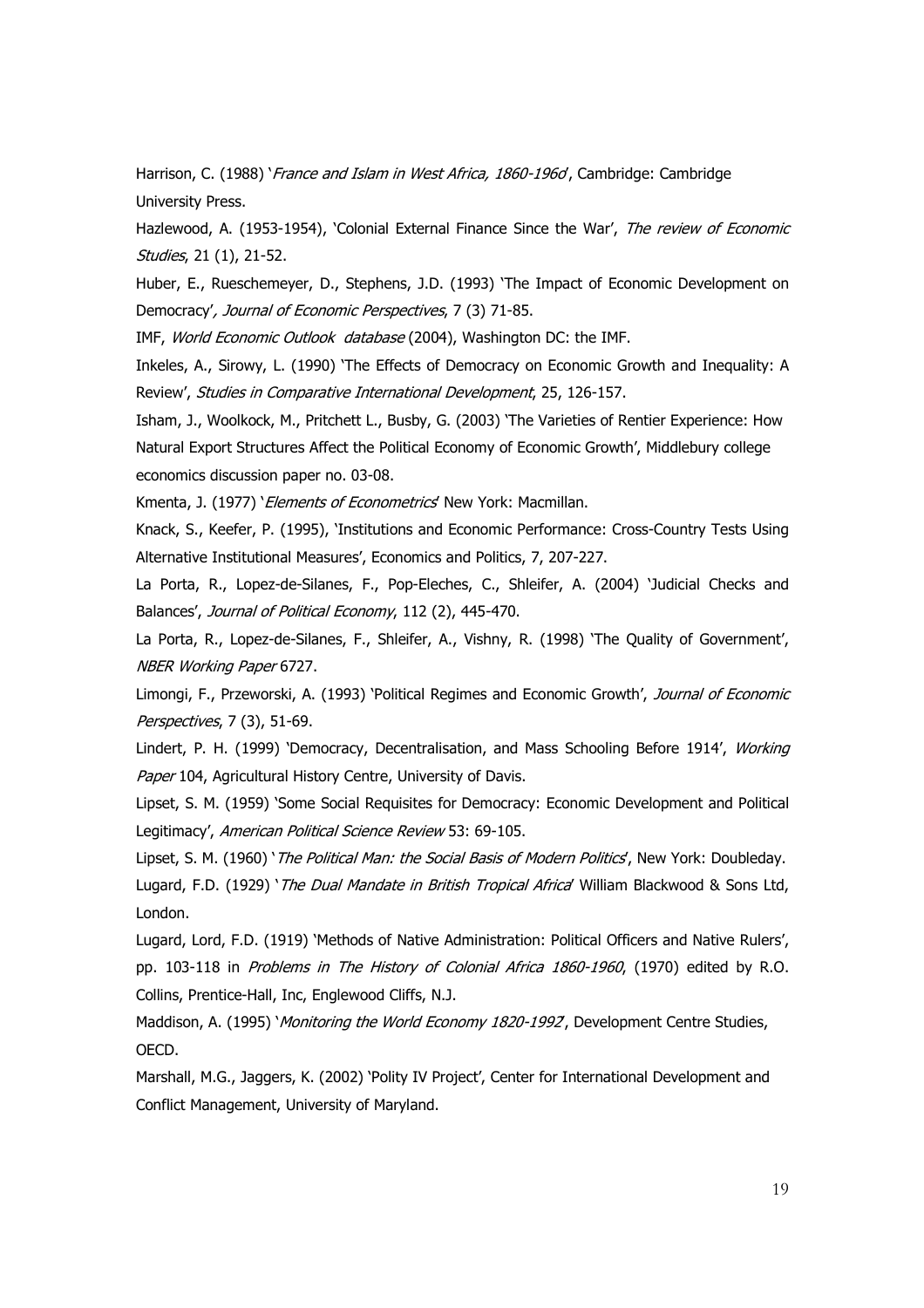Morgan, W.R. and Armer, J.M. (1988) 'Islamic and Western Educational Accommodation in a West-African Society: A Cohort-Comparison Analysis', American Sociological Review, Vol. 53 (4), 634-639.

North, D.C. (1990) 'Institutions, Institutional Change and Economic Performance', Cambridge: Cambridge University Press.

Ntiri, D.W. (1993) 'Africa's Educational Dilemma: Roadblocks to Universal Literacy for Social Integration and Change', International review of Education, Vol. 39 (5), 357-372.

Nunn, N. (2004), 'Slavery, Institutional Development, and Long-run Growth in Africa, 1400-2000' working paper.

Nunn, N. (2004), 'The Legacy of Exploitation: a Model of Africa's Underdevelopment' working paper.

Ogunsheye, A. (1965) 'Nigeria', pp. 123-143 in *Education and Political Development*, (1965) edited by J.S Coleman, Princeton University Press.

Persson, T., Tabellini, G. (2000) 'Political Economics: Explaining Economic Policy', MIT Press.

Pritchett, L. (2000) 'Where Has All the Education gone?' World Bank Economic Review 15(3).

PRS Group, International Country Risk Guide (ICRG); www.prsgroup.com

Rajan, R.G., Zingales, L. (2006) 'The Persistence of Underdevelopment: Institutions, Human Capital, or Constituencies?', NBER Working Paper 12093.

Rodrik et al (2002), ' Institutions Rule: The Primacy of Institutions over Geography and Integration in Economic Development', NBER Working Paper 9305.

Rodrik, D. (1999) 'Where Did All the Growth Go External Shocks, Social Conflict, and Growth Collapses", Journal of Economic Growth, Vol. 4 (4), 385-412.

Rodrik, D. (2002), 'Institutions, Integration, and Geography: In Search of the Deep Determinants of Economic Growth', in Rodrik, ed., 'In Search of Prosperity: Analytical Country Studies on Growth', Princeton University Press, Princeton, NJ, 2003

Rodrik, D., Subramanian, A., Trebbi, F. (2002) 'Institutions Rule: The Primacy of Institutions Over Geography and Integration in Economic Development', NBER Working Paper 9305.

Sachs, J.D. (2001) 'Tropical Underdevelopment', NBER Working Paper 8119.

Sachs, J.D. (2003) 'Institutions Don't Rule: Direct Effects of Geography on Per Capita Income', NBER Working Paper 9490.

Sachs, J.D., Warner, A.M. (1997) 'Sources of Slow Growth in African Economies', Journal of African Economies, 6 (3), 335-376.

Schultz, T.W. (1961) 'Investment in Human Capital', The American Economic Review 51 (1), 1- $17.$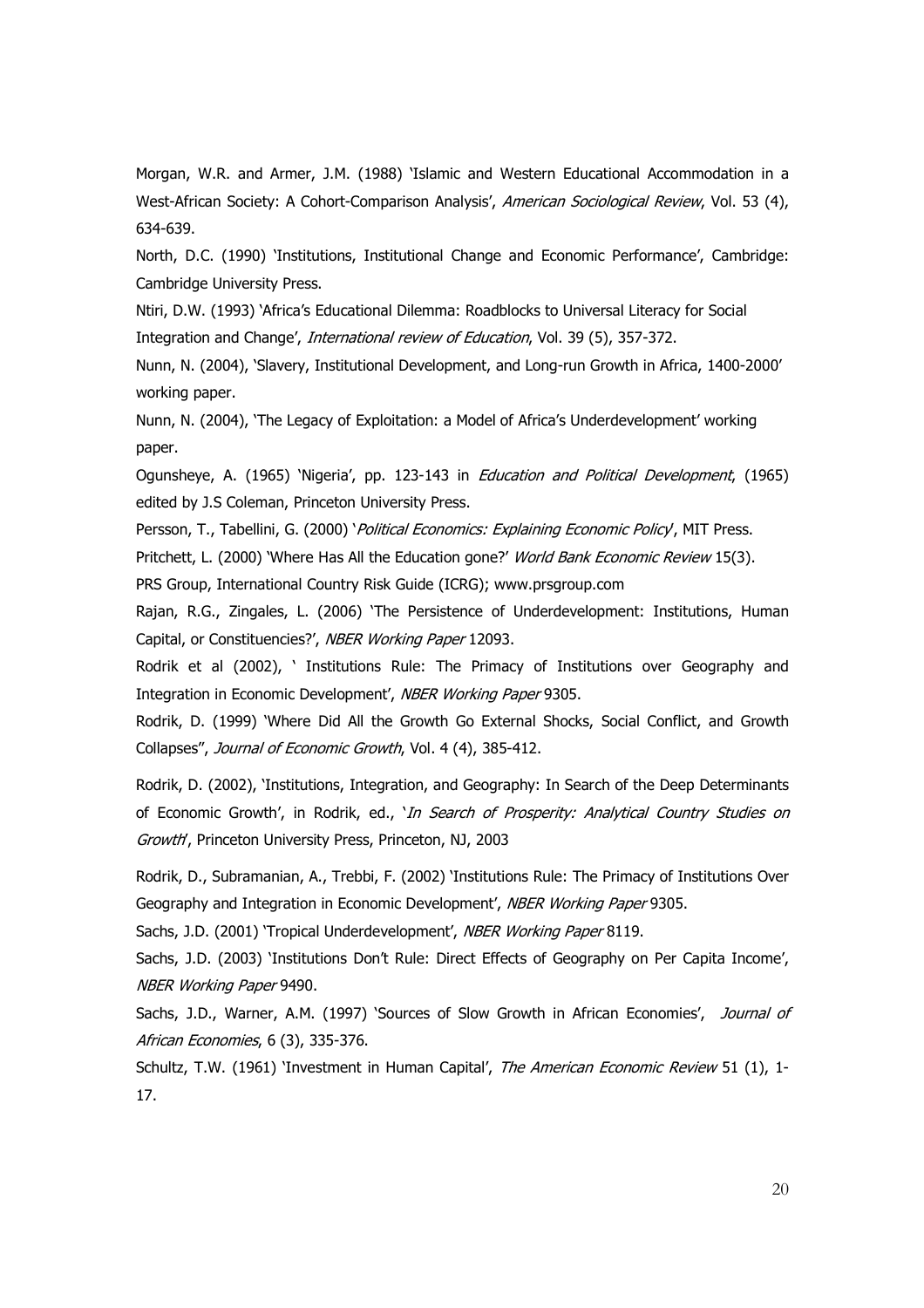Sokoloff, K.L. and Engerman, S.L. (2002), 'Factor Endowments, Inequality, and Paths of Development Among New World Economies', NBER Working Paper 9259

Sutton, F.X. (1965) 'Education and the Making of Modern Nations', pp. 51-74 in *Education and* Political Development, (1965) edited by J.S Coleman, Princeton University Press.

Tanzi and H. Davoodi (1998) 'Roads to Nowhere: How Corruption in Public Investment Hurts Growth'. Washington, D.C.: International Monetary Fund.

Tilly, C. (1998) 'Durable Inequality', University of California Press, Berkeley.

Timmer, C.P. (2002) 'Agriculture and Economic Developemt' in *Handbook of Agricultural* Economics, (2002) volume 2, edited by B. Gardner and G. Rausser.

Weingast, B. (1997) 'The political foundations of democracy and the rule of law' American Political Science Review 91, no 2 245-263.

Wesseling, H.L. (1991) 'Verdeel en Heers: de Deling van Afrika 1880-1914' Amsterdam: Bakker.

White, B.W. (1996) 'Talk about School: education and the colonial project in French and British Africa (1860-1960)', Comparative Education, Vol. 32 (1), 9-25.

Wiseman, J.A. (1996) 'The New Struggle for Democracy in Africa, Aldershot UK. Working Paper No. 4349.

World Bank, 'World Development Indicators 2005', Washington DC: The World Bank.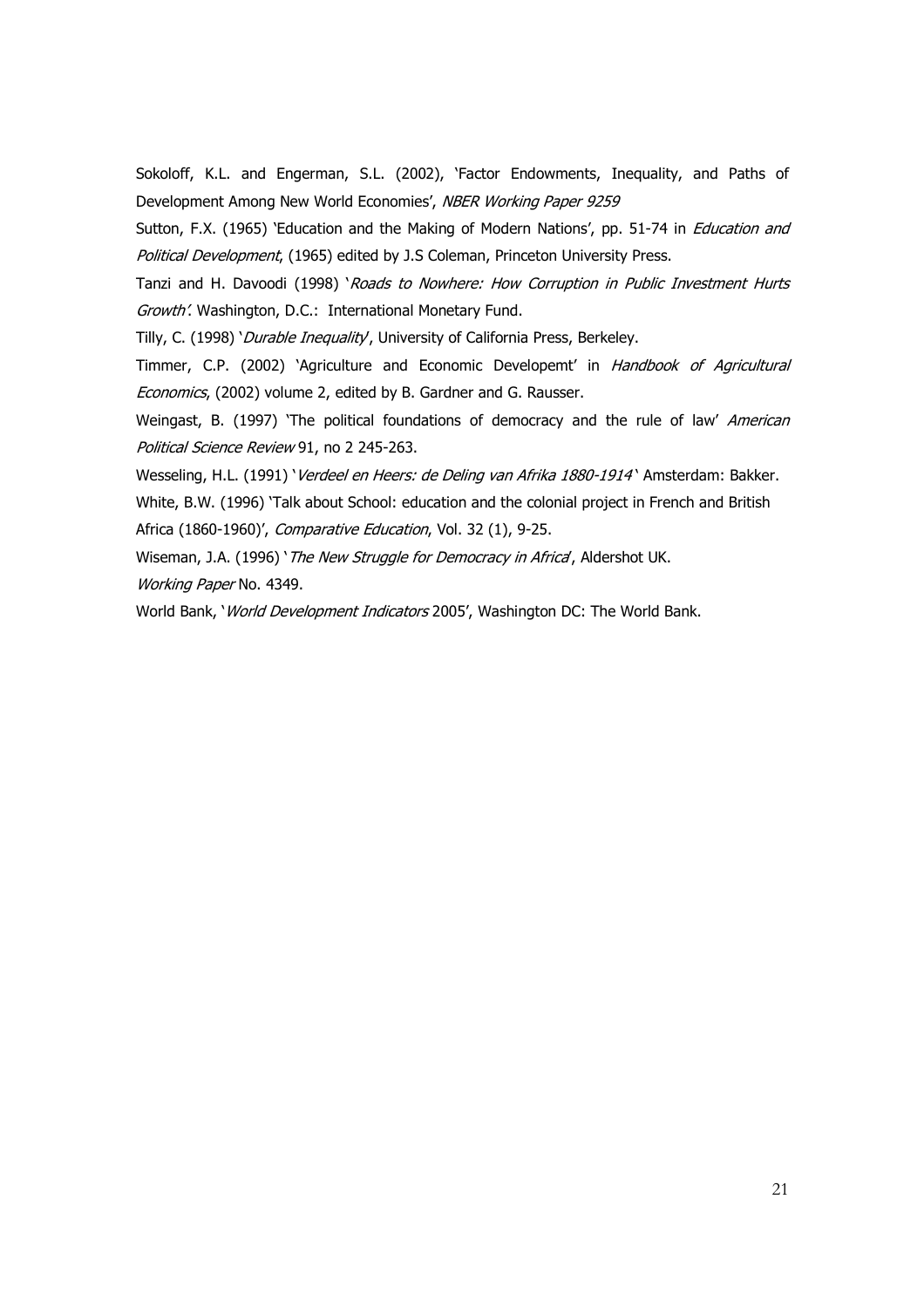### **APPENDIX A: Education in Colonial Africa**

We organise our discussion around the main distinction in our sample, which is the difference between educational policies by the British and the French colonising powers. The spread of European-style education in the territories they colonised was part of the late  $19<sup>th</sup>$  and early  $20<sup>th</sup>$ century process of empire building, in which the British and French vied for control over large parts of the African continent: education rates increased rapidly once the 'scramble for Africa' truly began in the 1880s, and indeed spread most quickly in contested areas. For instance Tanzania, added to the British empire only in 1914 and not threatened by the ambitions of rival colonisers, continued to have the lowest primary enrolment rates in all British Africa.

The two major powers operated with distinct styles and educational outcomes. Benavot and Riddle (1988) calculate enrolment rates per school age population for different years before 1940, and find on average considerably higher figures in British Africa compared to French West Africa and Equatorial French Africa (see also Bowman and Anderson 1963). This difference in outcomes can be plausibly linked to the complex interaction, in both the French and British colonies, of their two most powerful institutions: the state, represented by the colonial administration system; and the church, represented by missionary educators.

### Colonial Administration

The British exercised 'indirect rule' in Africa (Lugard 1929), where traditional structures and institutions were left intact and colonial rulers attempted to work with traditional chiefs. Within the colonial superstructure, chiefs maintained direct power over their peoples and lands (Lugard 1919). Indirect rule was motivated by pragmatism and by the aim of reducing the costs of colonial administration (Lugard 1929 and Wesseling 1991). One result was that the major aim of schooling was to build administrative capabilities of traditional chiefs (Sutton 1965), and education was not a ticket to upward mobility. Non ruling-class Africans who achieved higher education could not participate in the ruling of the colony (Collins 1970). Since the British wished to avoid an indigenous educated elite, colonial officials discouraged general education beyond the primary level. Cost considerations also played a role in the British administration preferring vocational training over literacy and general education.

Rather than relying on indigenous institutions, the French implemented an assimilation policy with the ultimate goal of providing non-Western peoples with 'cultural characteristics that would make them acceptable as citizens on the same basis as their European fellow at home' (Sutton 1965: 63), while 'degrading or ignoring [traditional] institutions in favour of French customs, culture and civilization' (Collins, 1970: 162). While the French were fearful of unemployed higher educated Africans, most positions within the administration were to be filled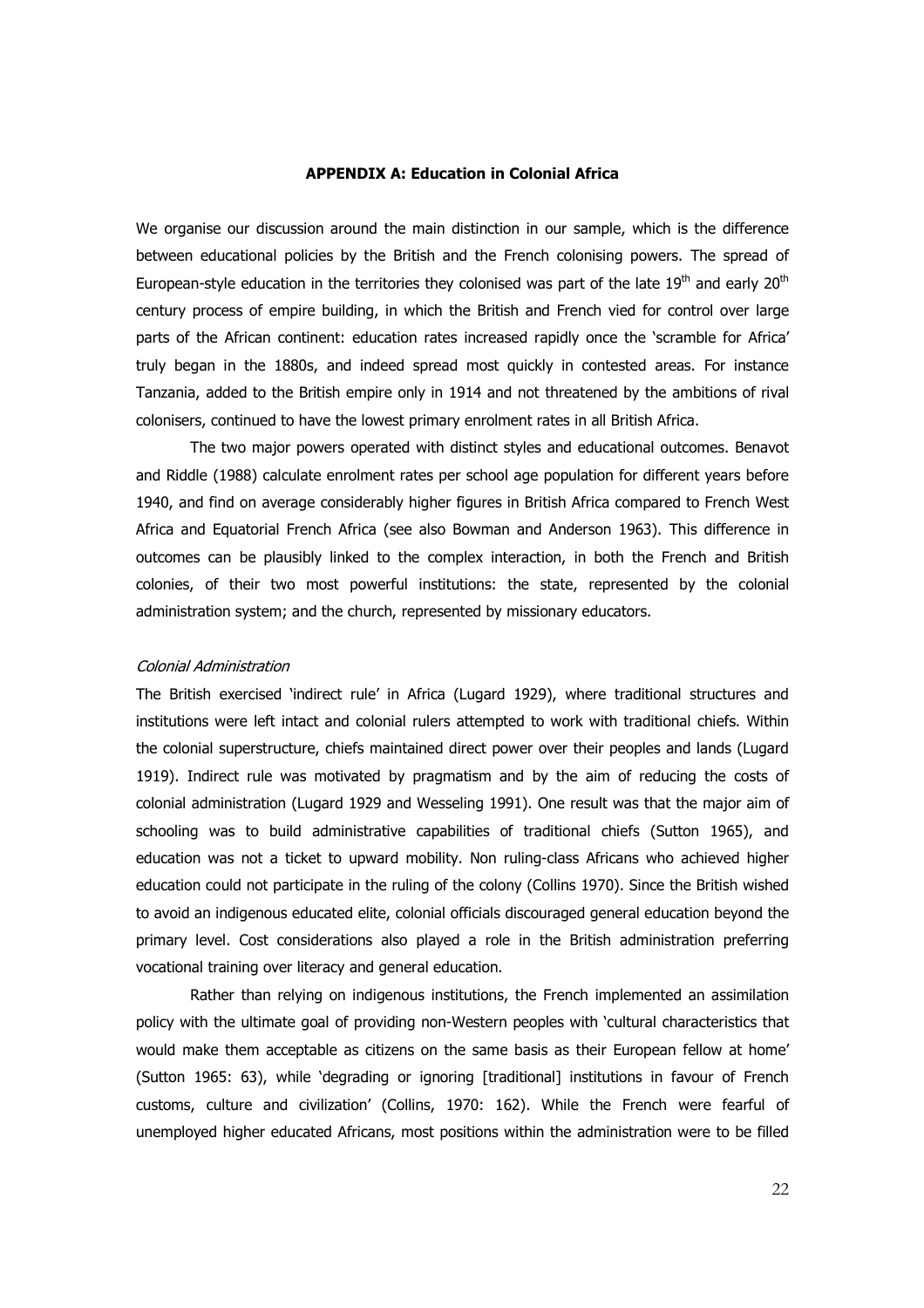by French nationals, trained in France. Assimilation policies implied the imposition of direct, centralized French control. Newly created administrative units (cantons) typically cut through traditional boundaries and chiefs were divested of their power, though they often maintained their positions. They were assigned to cantons on the basis of their education or demonstration of loyalty to the French (Crowder 1964). Education was a tool in the drive for indigenous cultural. The reward to obtaining it was admittance to the lower echelons of the administration system (Collins 1970).

### **Missionary Education**

The British desire to contain the cost of colonial administration was a factor in their leaving virtually all educational efforts to missionaries (Berman 1975). In contrast, the French Third Republic (1870-1940) enshrined the separation of state and church in its constitution. While this was reflected in widespread antipathy towards missionary education in the colonies, in practice, this resentment was tempered by the government's recognition of the valuable role of the missionary in assimilation. This led to a dual church-state educational system, where missionary schools received state funding and functioned alongside state schools.

Both the Catholics working in education in French Africa and the predominantly Protestant (Anglican, but also other) missionaries in British Africa realised, in the words of Bishop Joseph Shanahan, 'that those who hold the school hold the country, hold its religion, hold its future' (as cited by Berman 1975: 22). This led to a rapid spread of educational work, with enduring results. In those former French colonies where the missionary school system was more developed (Madagascar, Central African Republic, Cameroon, the Congo and Gabon), the overall post-colonial enrolment rates were highest (Debeauvais 1964; and Benavot and Riddle, 1988). Missionary activity was even more determining to long-term educational achievements in British Africa, were education was largely the domain of the churches.

If the role of the churches within colonial education was markedly different between French and British Africa, so were the missionaries. Unlike Catholic educators, Protestants missionaries generally considered their presence temporary since they envisioned independent, self-reliant indigenous churches. This vision required a relatively high standard of fairly broadbased education, from which a future African church leadership could emerge. Also, due to the larger emphasis on individual bible study in Protestant theology, Protestant missionaries placed more value on spreading the key skill of reading among the whole population.

Both the colonial administration and the missionaries responded to most Africans' initially hostile reaction to Western education differently, but depending on local religion. In Muslim areas animosity to Western education was usually respected and educational efforts restricted or abandoned. Large parts of Western Africa were Islamic already before the French arrival, and the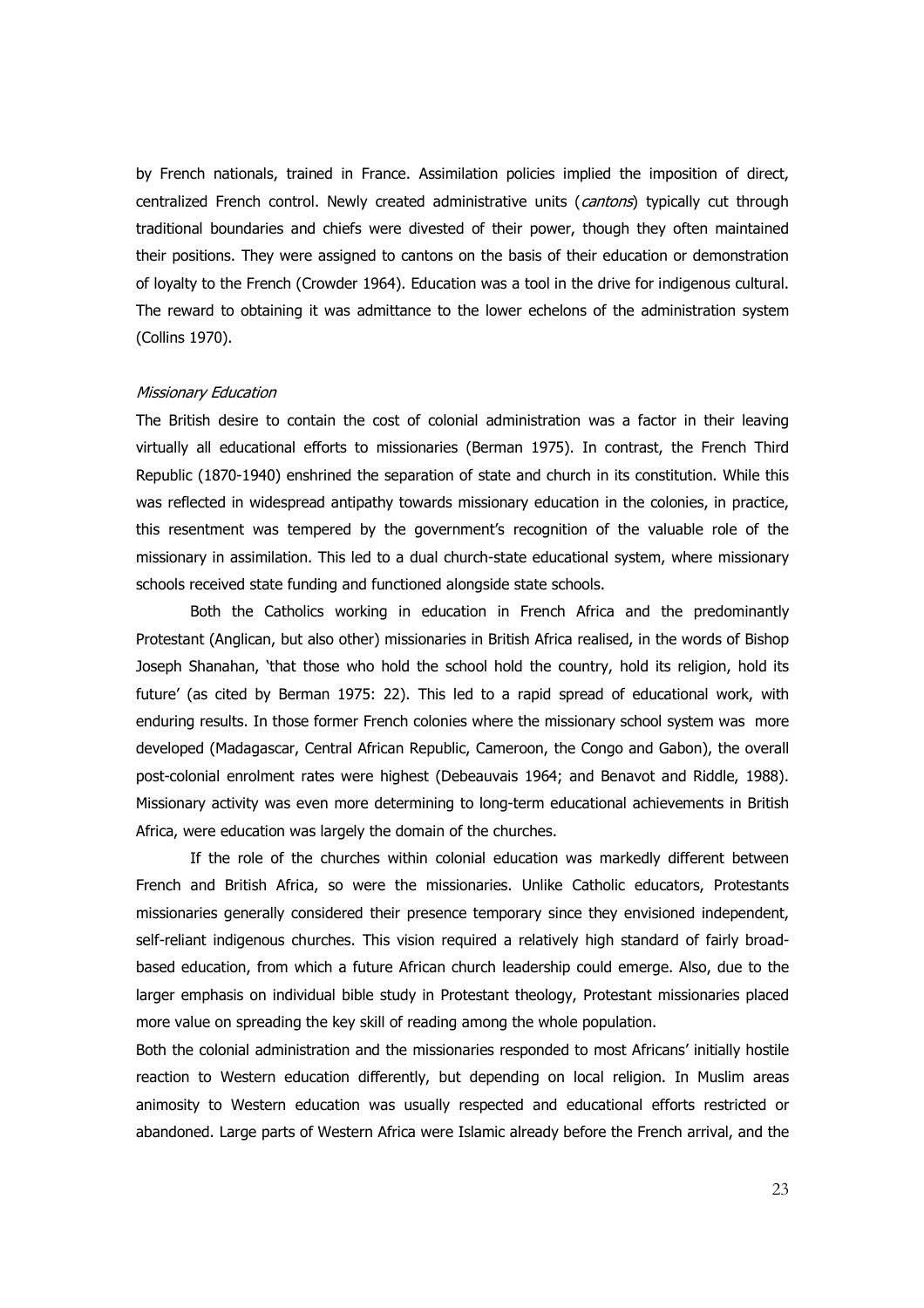French did not replace Islamic education with their own system. In contrast, peoples with animistic religions were nearly all Christianised eventually. This policy had long-term consequences. As illustration, the animistic southern part of Nigeria was Christianised, while Christian missionary activity in the Muslim areas of Northern Nigeria was forbidden (Sutton 1965). In consequence, by 1958 over 90 percent of the southern children were enrolled in primary schools, in contrast to only 9 percent in the northern part (Ogunsheye 1965, Morgan and Armer 1988). Colonial education in French Africa, more of which covers traditionally Muslim areas than was the case in British Africa, would seem to have been more restricted by this policy. If one compares the educational figures of French West and Equatorial Africa, predominantly Muslim West Africa shows lower formal educational achievements compared to formerly animistic Equatorial Africa (see also Benavot and Riddle 1988, Daun 2000, Hanson II 1989 and Harrison 1988).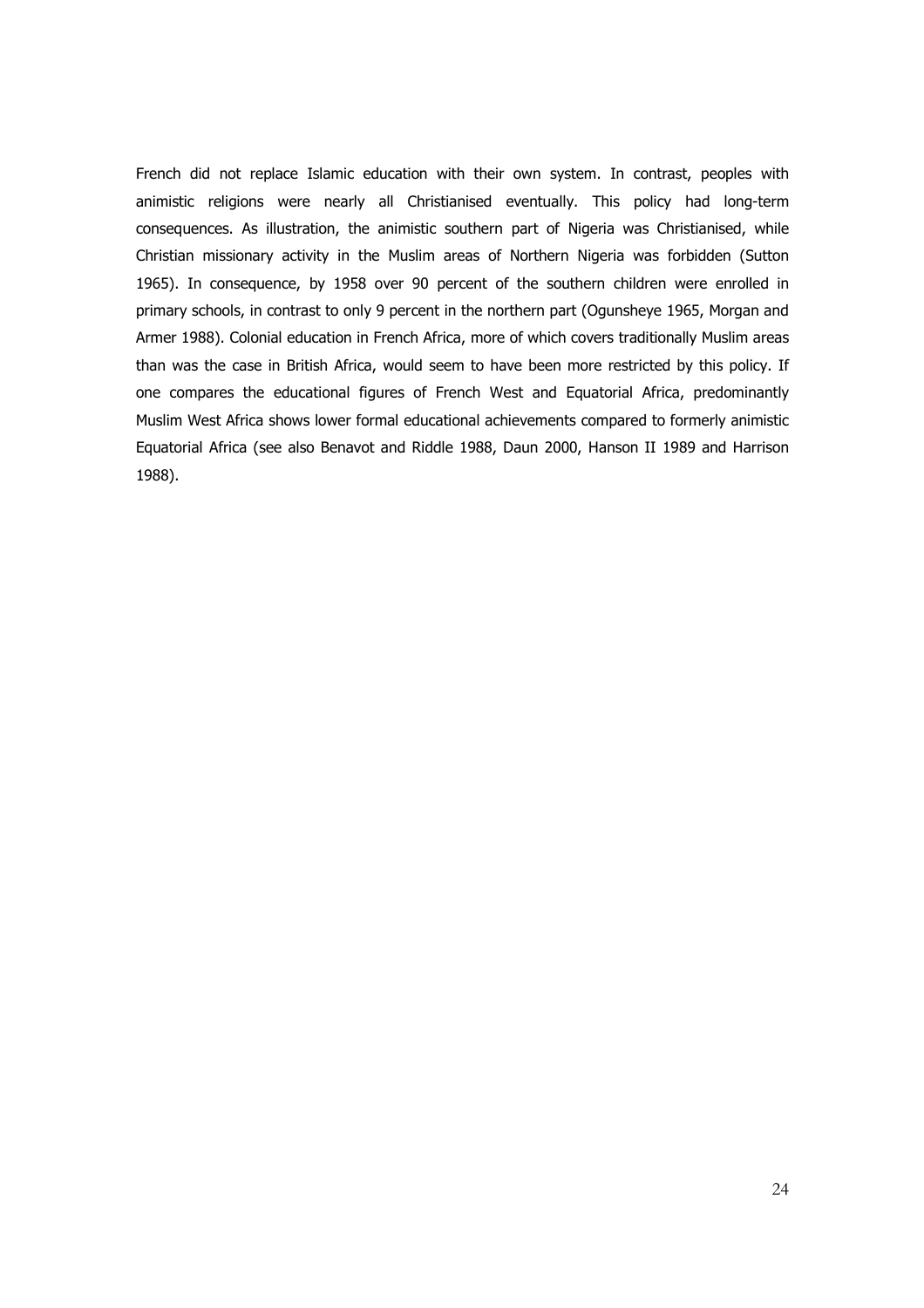### **Appendix B: Geographical and Institutional Data**

We thank Acemoglu for kindly providing the data on which the Acemoglu et al. (2001) results are based; and Gallup, Sachs and Mellinger for making their data on which the Gallup et al. (1998) results are based available on the Internet.

### **Data description**

| Variable                                                                                                                                                                                                                                                                                                                                                                                                                | Year          | Source               |  |  |
|-------------------------------------------------------------------------------------------------------------------------------------------------------------------------------------------------------------------------------------------------------------------------------------------------------------------------------------------------------------------------------------------------------------------------|---------------|----------------------|--|--|
| Settler Mortality                                                                                                                                                                                                                                                                                                                                                                                                       | 1800-1850     | Acemoglu et al, 2001 |  |  |
| Settler mortality is potential settler mortality measured in terms of deaths per annum per 1000 'mean<br>strength' (raw mortality numbers are adjusted to what they would be if a force of 1000 living people<br>were kept in place for a whole year).                                                                                                                                                                  |               |                      |  |  |
| Democracy at first year of independence before 1975                                                                                                                                                                                                                                                                                                                                                                     | Various years | Polity IV            |  |  |
| Democracy indicator based on the competitiveness of political participation, openness and<br>competitiveness of executive recruitment and constraints on the executive. Scale between 0 and 10,<br>where higher scores indicate more democracy. Year of observation is the first year of independence<br>as long as that is before 1975, otherwise the country gets a score of 1 (in line with Acemoglu et al<br>2001). |               |                      |  |  |
| Constraint on the executive before 1975                                                                                                                                                                                                                                                                                                                                                                                 | Various years | Polity IV            |  |  |
| Measure of the extent of institutionalised constraints on the decision making powers of chief<br>executives, whether individuals or collectivises. Scale between 0 and 7, where higher scores indicate<br>more constraints. Year of observation is the first year of independence as long as that is before 1975,<br>otherwise the country gets a score of 1 (in line with Acemoglu et al 2001).                        |               |                      |  |  |
| PopCoast                                                                                                                                                                                                                                                                                                                                                                                                                | 1994          | Gallup et al 1998    |  |  |
| Proportion of the population living within 100 km of the coastline.                                                                                                                                                                                                                                                                                                                                                     |               |                      |  |  |
| Landlocked dummy                                                                                                                                                                                                                                                                                                                                                                                                        |               | Gallup et al 1998    |  |  |
| A binary dummy, with a value one indicating landlockedness                                                                                                                                                                                                                                                                                                                                                              |               |                      |  |  |
| Malaria index                                                                                                                                                                                                                                                                                                                                                                                                           | 1966, 1994    | Gallup et al 1998    |  |  |
| Index of Malaria prevalence based on a global map of extent of malaria in 1966 (WHO 1967), and the<br>fraction of falciparum malaria. 'The index is the product of the fraction of land area subject to malaria<br>times the fraction of falciparum malaria cases'. (Gallup et al 1998)                                                                                                                                 |               |                      |  |  |
| Life expectancy 1965                                                                                                                                                                                                                                                                                                                                                                                                    | 1965          | Gallup et al 1998    |  |  |
| Data Gallup et al took form the United Nations                                                                                                                                                                                                                                                                                                                                                                          |               |                      |  |  |
| <b>Tropic</b>                                                                                                                                                                                                                                                                                                                                                                                                           | 1996          | Gallup et al 1998    |  |  |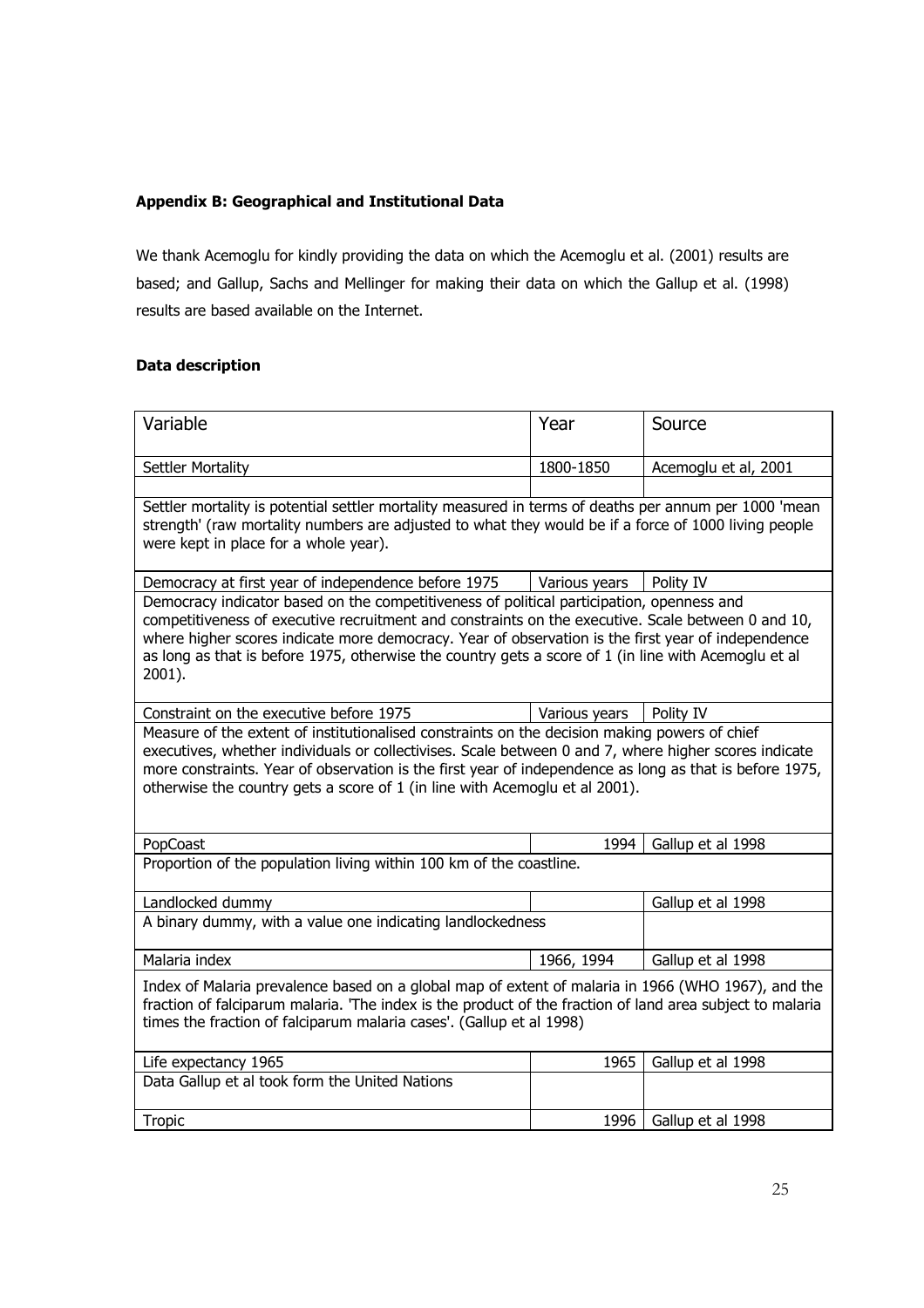| The proportion of a country's land area within the geographical tropics                         |      |                   |
|-------------------------------------------------------------------------------------------------|------|-------------------|
| LEGALORIGIN                                                                                     |      |                   |
| Binary dummy, where value one indicates a former                                                |      |                   |
| British colony.                                                                                 |      |                   |
|                                                                                                 |      | <b>Authors</b>    |
| Hydrocarbons                                                                                    | 1993 | Gallup et al 1998 |
| Hydrocarbon deposits are total BTU's per person of proven crude oil and natural gas reserves in |      |                   |
| 1993, which Gallup et al collected from World Resource Database (1996-1997)                     |      |                   |
|                                                                                                 |      |                   |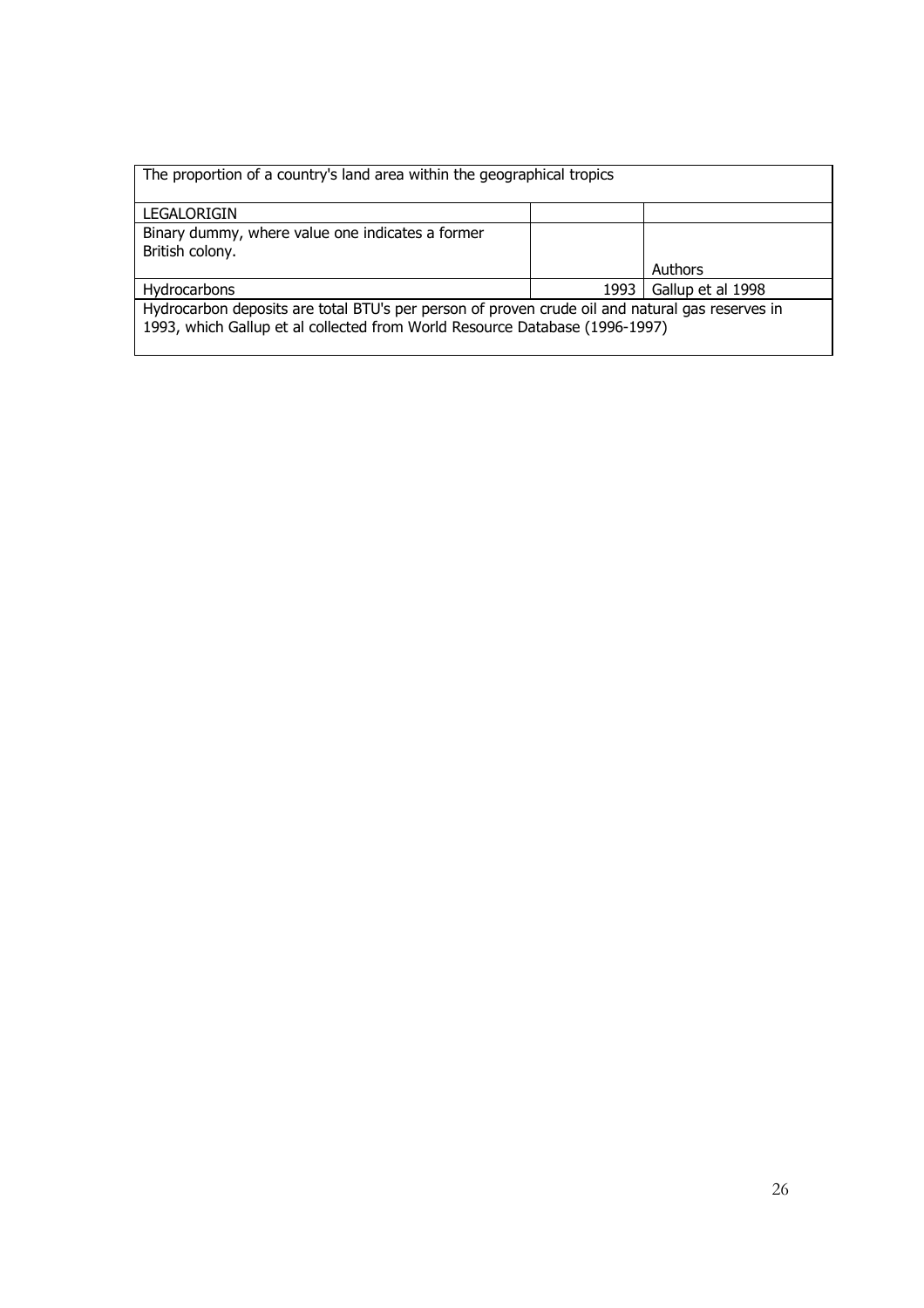### **Appendix C: Newly Collected Colonial Data**

Our newly constructed date set is comprised of data on former British and French colonies in Africa. Based on colonial yearbooks of the years 1945-1955 (detailed sources are below), we calculated variables that could serve as proxies for the general institutional environment between 1945 and 1950. The data set consists of four modules:

a) population density and European presence (calculated as density per squared kilometre and as the proportion of Europeans to total population) in countries is collected.

b) human capital: school pupils as a proportion to total population.

### **Sources**

| French West Africa (Benin, Burkina Faso,<br>Cote d'Ivoire, Guinea, Mali, Mauritania,<br>Niger, Senegal) | Annuaire Statistique de L'Afrique Occidentale Francaise,<br>1949 Volume 4, and 1950 à 1955 Volume 5                                                   |
|---------------------------------------------------------------------------------------------------------|-------------------------------------------------------------------------------------------------------------------------------------------------------|
| French Equatorial Africa (Central African<br>Republic, Chad, Congo Republic, Gabon)                     | Annuaire Statistique de L'Afrique Equatoriale Française,<br>1936-1950 Volume 1, 1951 à 1955 Volume 2                                                  |
| Madagascar                                                                                              | Annuaire Statistique de Madagascar, 1938 - 1951, Vol. 1                                                                                               |
| Botswana                                                                                                | Official Year Book of the Union [of South Africa] and of<br>Basutoland [Lesotho], Bechunanaland Protectorate<br>[Botswana] and Swaziland, 1950 no 26. |
| Ghana                                                                                                   | Economic and Statistical Bulletin of the Gold Coast, April<br>1952, Vol 1.                                                                            |
|                                                                                                         | Digest of Statistics, November 1953, No. 4                                                                                                            |
| Kenya                                                                                                   | Statistical Abstract, 1955                                                                                                                            |
| Lesotho                                                                                                 | Official Year Book of the Union [of South Africa] and of<br>Basutoland [Lesotho], Bechunanaland Protectorate<br>[Botswana] and Swaziland, 1950 no 26. |
| Malawi                                                                                                  | Federation of Rhodesia and Nyasaland: Census of<br>Population 1956                                                                                    |
|                                                                                                         | Monthly Digest of Statistics, April 1955, Vol 2, No. 1                                                                                                |
| <b>Mauritius</b>                                                                                        | Final report on the Census Enumeration made in the<br>Colony of Mauritius and its Dependencies on 11th June,<br>1944                                  |
|                                                                                                         | Blue Book of the Colony of Mauritius and its<br>Dependencies, 1946/1947                                                                               |
|                                                                                                         | Yearbook of Statistics, 1959 No. 14.                                                                                                                  |
| Nigeria                                                                                                 | Blue Book for the year ending 31st December, 1938.                                                                                                    |
|                                                                                                         | Digest of Statistics, Vol. 2, October 1952, No. 1 and 4.                                                                                              |
|                                                                                                         | Digest of Statistics 1956                                                                                                                             |
|                                                                                                         | Foreign Trade Report (with some internal statistics),                                                                                                 |
| Sudan                                                                                                   | 1949                                                                                                                                                  |
|                                                                                                         | First population census of Sudan 1955/56, Final Report,<br>vol. 1                                                                                     |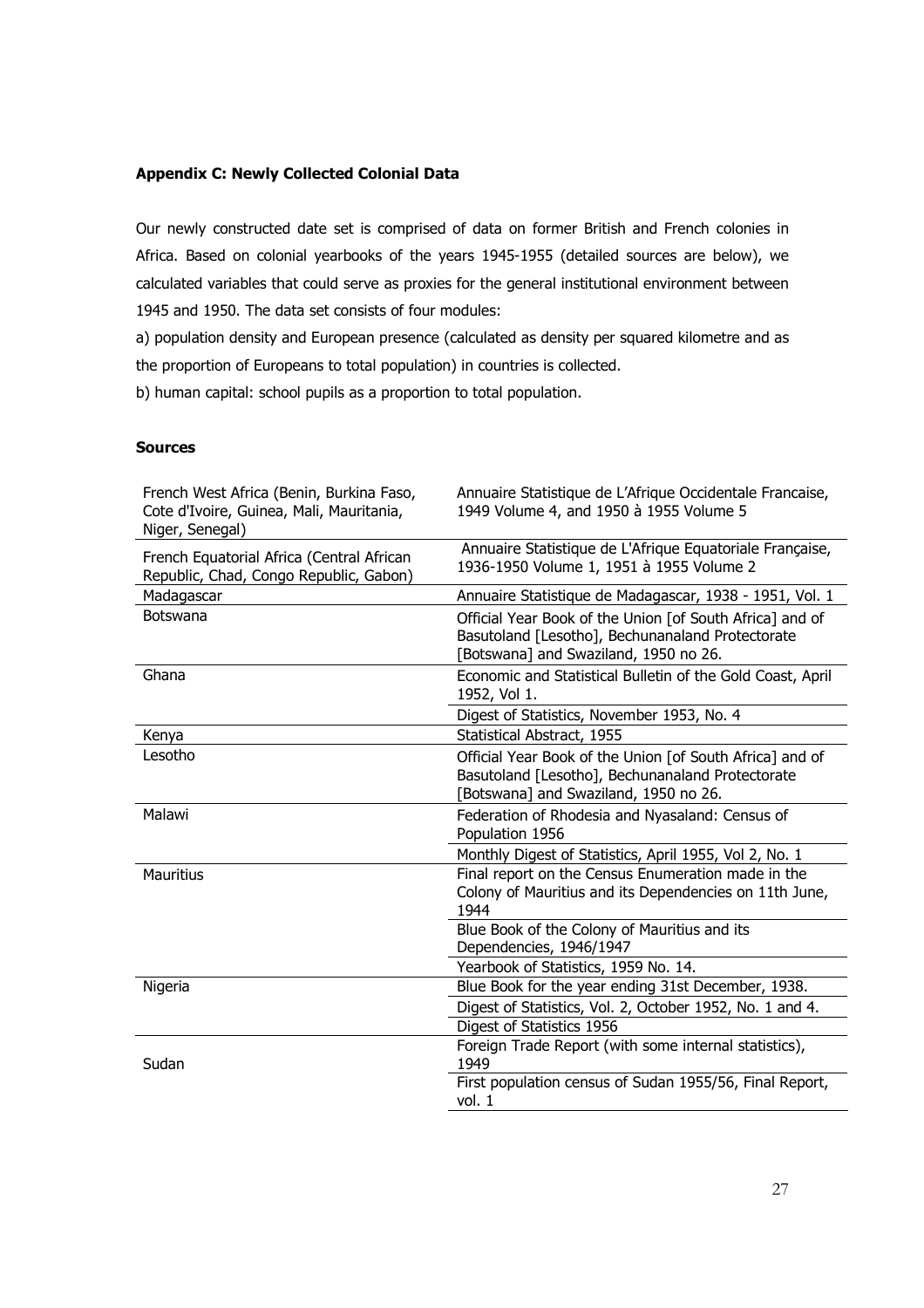|                              | Official Year Book of the Union [of South Africa] and of |
|------------------------------|----------------------------------------------------------|
|                              | Basutoland [Lesotho], Bechunanaland Protectorate         |
| Swaziland                    | [Botswana] and Swaziland, 1950 no 26.                    |
| Tanzania                     | Statistical Abstract, 1938-1952 (Tanganyika)             |
| Uganda                       | Statistical Abstract, 1957                               |
|                              | Federation of Rhodesia and Nyasaland: Census of          |
| Zambia                       | Population 1956                                          |
|                              | Monthly Digest of Statistics, April 1955, Vol 2, No. 1   |
|                              | Economic and Statistical Bulletin (Northern Rhodesia),   |
|                              | Februari 1953, Vol 5, No. 11                             |
|                              | Federation of Rhodesia and Nyasaland: Census of          |
| Zimbabwe                     | Population 1956.                                         |
|                              | Monthly Digest of Statistics, April 1955, Vol 2, No. 1   |
|                              | Official Year Book of Southern Rhodesia, 1952, No. 4     |
|                              |                                                          |
| Additional data on Education | Mitchell, B.R. (2003) $4th$ edition                      |
|                              | The Stateman's Year-Book (1946, 1948, 1955).             |
|                              |                                                          |

### Variable description and availability

| Variable              | Description                                        | Year       | Source                                                                                                     |
|-----------------------|----------------------------------------------------|------------|------------------------------------------------------------------------------------------------------------|
| Population<br>Density | Total population per squared<br>kilometre          | 1948-55    | French West Africa (Benin,<br>Burkina Faso, Cote d'Ivoire,<br>Guinea, Mali, Mauritania, Niger,<br>Senegal) |
|                       |                                                    | 1950-55    | French Equatorial Africa (Central<br>African Republic, Chad, Congo<br>Republic, Gabon)                     |
|                       |                                                    | 1946-51    | Madagascar                                                                                                 |
|                       |                                                    | 1948-53    | Ghana                                                                                                      |
|                       |                                                    | 1947-51    | Kenya                                                                                                      |
|                       |                                                    | 1946-51    | Malawi                                                                                                     |
|                       |                                                    | 1946-47    | <b>Mauritius</b>                                                                                           |
|                       |                                                    | 1938-50    | Nigeria                                                                                                    |
|                       |                                                    | 1936,46,50 | Botswana                                                                                                   |
|                       |                                                    | 1936,46,50 | Lesotho                                                                                                    |
|                       |                                                    | 1949-55    | Sudan                                                                                                      |
|                       |                                                    | 1936,46,50 | Swaziland                                                                                                  |
|                       |                                                    | 1947-52    | Tanzania                                                                                                   |
|                       |                                                    | 1947-51    | Uganda                                                                                                     |
|                       |                                                    | 1946-51    | Zambia                                                                                                     |
|                       |                                                    | 1946-51    | Zimbabwe                                                                                                   |
| European<br>density   | Total European population per<br>squared kilometre | 1948-55    | French West Africa (Benin,<br>Burkina Faso, Cote d'Ivoire,                                                 |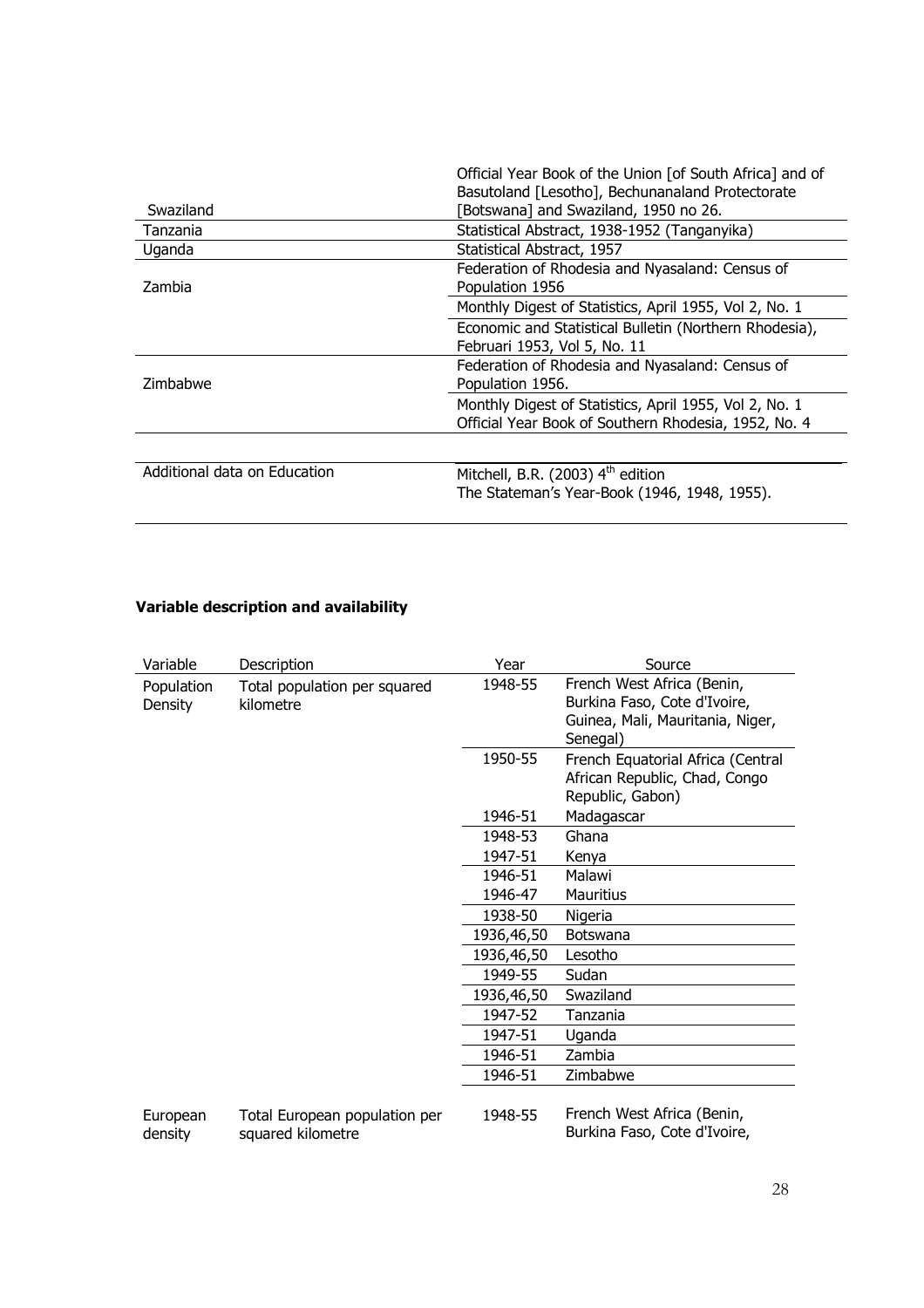|                 |                                                                |            | Guinea, Mali, Mauritania, Niger,<br>Senegal)                                                   |
|-----------------|----------------------------------------------------------------|------------|------------------------------------------------------------------------------------------------|
|                 |                                                                | 1950-55    | French Equatorial Africa (Central<br>African Republic, Chad, Congo<br>Republic, Gabon)         |
|                 |                                                                | 1946-51    | Madagascar                                                                                     |
|                 |                                                                | 1948-53    | Ghana                                                                                          |
|                 |                                                                | 1947-51    | Kenya                                                                                          |
|                 |                                                                | 1946-51    | Malawi                                                                                         |
|                 |                                                                | 1946-47    | <b>Mauritius</b>                                                                               |
|                 |                                                                | 1938-50    | Nigeria                                                                                        |
|                 |                                                                | 1936,46,50 | <b>Botswana</b>                                                                                |
|                 |                                                                | 1936,46,50 | Lesotho                                                                                        |
|                 |                                                                | 1949-55    | Sudan                                                                                          |
|                 |                                                                | 1936,46,50 | Swaziland                                                                                      |
|                 |                                                                | 1947-52    | Tanzania                                                                                       |
|                 |                                                                | 1947-51    | Uganda                                                                                         |
|                 |                                                                | 1946-51    | Zambia                                                                                         |
|                 |                                                                | 1946-51    | Zimbabwe                                                                                       |
|                 |                                                                |            |                                                                                                |
| European<br>pop | Total European population as<br>percentage of total population | 1948-55    | French West Africa (Benin,<br>Burkina Faso, Cote d'Ivoire,<br>Guinea, Mali, Mauritania, Niger, |
|                 |                                                                |            | Senegal)                                                                                       |
|                 |                                                                | 1950-55    | French Equatorial Africa (Central<br>African Republic, Chad, Congo                             |
|                 |                                                                |            | Republic, Gabon)                                                                               |
|                 |                                                                | 1946-51    | Madagascar                                                                                     |
|                 |                                                                | 1948-53    | Ghana                                                                                          |
|                 |                                                                | 1947-51    | Kenya                                                                                          |
|                 |                                                                | 1946-51    | Malawi                                                                                         |
|                 |                                                                | 1946-47    | <b>Mauritius</b>                                                                               |
|                 |                                                                | 1938-50    | Nigeria                                                                                        |
|                 |                                                                | 1936,46,50 | Botswana                                                                                       |
|                 |                                                                | 1936,46,50 | Lesotho                                                                                        |
|                 |                                                                | 1949-55    | Sudan                                                                                          |
|                 |                                                                | 1936,46,50 | Swaziland                                                                                      |
|                 |                                                                | 1947-52    | Tanzania                                                                                       |
|                 |                                                                | 1947-51    | Uganda                                                                                         |
|                 |                                                                | 1946-51    | Zambia                                                                                         |
|                 |                                                                | 1946-51    | Zimbabwe                                                                                       |
|                 |                                                                |            |                                                                                                |
| Education       | Total students in primary and                                  | 1948-      | French West Africa (Benin,                                                                     |
|                 | secondary education to total<br>population                     | 1950/51    | Burkina Faso, Cote d'Ivoire,<br>Guinea, Mali, Mauritania, Niger,<br>Senegal, Togo)             |
|                 |                                                                | 1950-52    | French Equatorial Africa (Central<br>African Republic, Chad, Congo<br>Republic, Gabon)         |